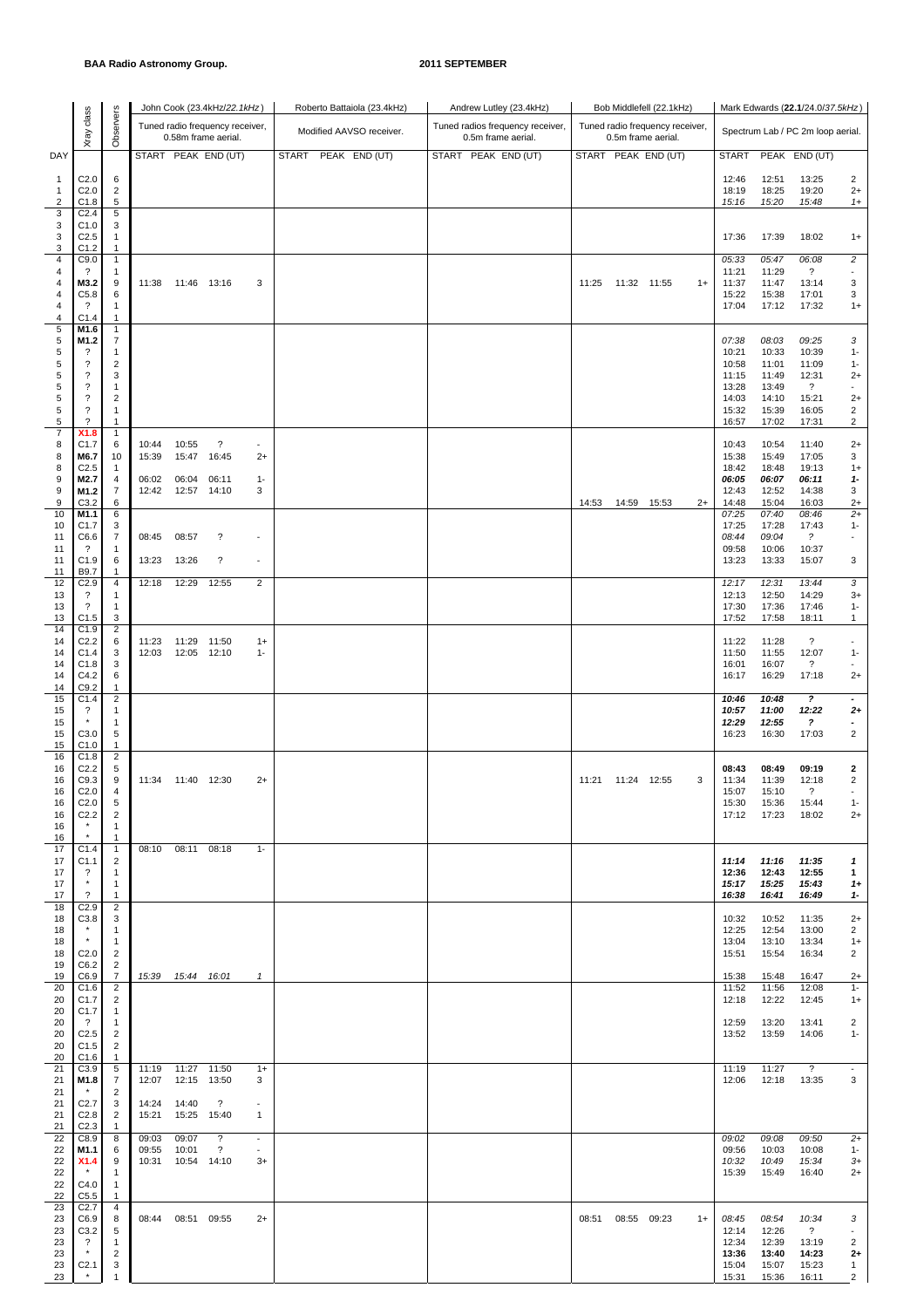| 24       | C5.9                     | 4                   | 07:02 | 07:06 07:14         |                          | $1-$                     |  | 07:03          | 07:08          | 07:26                             | $\mathbf{1}$             |
|----------|--------------------------|---------------------|-------|---------------------|--------------------------|--------------------------|--|----------------|----------------|-----------------------------------|--------------------------|
| 24       | C3.1                     | $\overline{2}$      |       |                     |                          |                          |  |                |                |                                   |                          |
| 24       | C2.2                     | 3                   |       |                     |                          |                          |  | 08:40          | 08:54          | 09.21                             | $\mathbf{z}$             |
| 24       | X1.9                     | 8                   | 09:34 | 09:41 11:25         |                          | 3                        |  | 09:35          | 09:42          | 11:08                             | 3                        |
| 24       | C2.7                     | 4                   |       |                     |                          |                          |  | 11:29          | 11:40          | 12:05                             | $\overline{c}$<br>$3+$   |
| 24       | M7.1<br>$\gamma$         | 9<br>3              | 12:30 | 13:05 15:40         |                          | 3+                       |  | 12:29<br>16:37 | 13:07<br>16:43 | 15:13<br>$\overline{?}$           | $\overline{\phantom{a}}$ |
| 24<br>24 | M <sub>1.7</sub>         | 4                   | 17:11 | 17:20               | $\overline{\mathbf{?}}$  | $\overline{\phantom{a}}$ |  | 16:51          | 16:59          | 17:20                             | $1+$                     |
| 24       | M3.1                     | 7                   | 17:27 | 17:33               | $\overline{\mathcal{E}}$ | $\sim$                   |  | 17:23          | 17:26          | 17:59                             | 2                        |
| 24       | M2.8                     | 2                   |       |                     |                          |                          |  | 18:03          | 18:11          | 19:13                             | $2+$                     |
| 24       | M3.0                     | $\overline{1}$      |       |                     |                          |                          |  |                |                |                                   |                          |
| 24       | M1.2                     | 1                   |       |                     |                          |                          |  |                |                |                                   |                          |
| 25       | $\star$                  | $\overline{4}$      |       |                     |                          |                          |  | 08:36          | 08:42          | $\tilde{z}$                       | $\overline{\phantom{a}}$ |
| 25       | M3.1                     | 8                   | 08:48 | 08:52               | $\overline{\mathcal{E}}$ | $\blacksquare$           |  | 08:47          | 08:52          | $\tilde{z}$                       | $\overline{\phantom{a}}$ |
| 25       | M <sub>1.5</sub>         | 6                   | 09:26 | 09:33 10:30         |                          | $2+$                     |  | 09:31          | 09:43          | 11:16                             | 3                        |
| 25       | C5.7                     | $\overline{7}$      |       |                     |                          |                          |  | 11:26          | 11:32          | 12:06                             | $\overline{c}$           |
| 25       | $\star$                  | 1                   |       |                     |                          |                          |  | 13:43          | 13:49          | $\overline{?}$                    | $\blacksquare$           |
| 25       | $\overline{?}$           | 1                   |       |                     |                          |                          |  | 14:10          | 14:14          | 14:37                             | $1+$                     |
| 25       | $\overline{\mathcal{E}}$ | 2                   |       |                     |                          |                          |  | 14:59          | 15:11          | $\overline{?}$                    | $\overline{\phantom{a}}$ |
| 25       | M3.7                     | 8                   | 15:31 | 15:34               | ?                        | $\overline{\phantom{a}}$ |  | 15:26          | 15:38          | 16:48                             | $2+$                     |
| 25       | $\star$                  | $\overline{2}$      |       |                     |                          |                          |  | 16:11          | 16:19          | $\overline{\mathcal{E}}$          | $\sim$                   |
| 25       | M2.2                     | 6                   | 16:53 | 17:03 17:22         |                          | $1+$                     |  | 16:54          | 17:02          | 18:11                             | 2+                       |
| 25       | $\star$                  | $\mathbf{1}$        |       |                     |                          |                          |  |                |                |                                   |                          |
| 26<br>26 | C8.8<br>C3.3             | $\overline{7}$<br>4 | 07:48 | 07:53 08:07         |                          | $\mathbf{1}$             |  | 07:48<br>09:41 | 07:53<br>09:45 | 08:06<br>$\overline{\mathcal{E}}$ | $1 -$<br>$\sim$          |
| 26       | C3.3                     | 3                   |       |                     |                          |                          |  | 10:00          | 10:18          | $\overline{\mathcal{E}}$          | $\overline{\phantom{a}}$ |
| 26       | $\gamma$                 | $\mathbf{1}$        |       |                     |                          |                          |  | 10:44          | 10:48          | 11:26                             | 2                        |
| 26       | $\gamma$                 | $\mathbf{1}$        |       |                     |                          |                          |  | 13:10          | 13:16          | 13:21                             | $1 -$                    |
| 26       | C5.1                     | 4                   |       |                     |                          |                          |  | 13:29          | 13:46          | 14:25                             | $2+$                     |
| 26       | M2.6                     | 7                   | 14:41 |                     | 14:48 15:14              | 2                        |  | 14:40          | 14:50          | 15:40                             | $2+$                     |
| 26       | C4.8                     | 5                   | 16:45 | 16:52 17:16         |                          | $1+$                     |  | 16:46          | 16:54          | 17:07                             | $\mathbf{1}$             |
| 27       | C3.3                     | 5                   |       |                     |                          |                          |  | 07:43          | 07:51          | 08:02                             | $\mathbf{1}$             |
| 27       | C <sub>2.4</sub>         | 3                   |       |                     |                          |                          |  |                |                |                                   |                          |
| 27       | C1.8                     | 6                   | 10:52 | 10:56               | $\overline{\mathbf{?}}$  | $\overline{\phantom{a}}$ |  | 10:54          | 10:56          | 11:05                             | $1 -$                    |
| 27       | C1.3                     | 6                   |       | 11:45  11:48  11:58 |                          | $1 -$                    |  | 11:46          | 11:50          | 12:12                             | $1+$                     |
| 27       | $\star$                  | $\mathbf{1}$        |       |                     |                          |                          |  |                |                |                                   |                          |
| 28       | C1.4                     | 3                   |       |                     |                          |                          |  | 08:24          | 08:27          | 08:31                             | $1 -$                    |
| 28       | B9.7                     | -1                  |       |                     |                          |                          |  |                |                |                                   |                          |
| 28       | C9.3                     | 8                   | 12:29 | 12:33               | $\overline{?}$           | $\sim$                   |  | 12:30          | 12:35          | 13:18                             | $2+$                     |
| 28<br>29 | M1.2<br>C1.3             | 8<br>$\overline{2}$ | 13:26 | 13:30 14:40         |                          | $2+$                     |  | 13:26          | 13:30          | 14:13                             | $2+$                     |
| 29       | C <sub>2.7</sub>         | 4                   |       | 12:27  12:45  13:13 |                          | $2+$                     |  | 12:26          | 12:45          | 16:00                             | $3+$                     |
| 30       |                          | 1                   |       |                     |                          |                          |  |                |                |                                   |                          |
| 30       | M <sub>1.0</sub>         | $\mathbf{1}$        |       |                     |                          |                          |  |                |                |                                   |                          |
|          |                          |                     |       |                     |                          |                          |  |                |                |                                   |                          |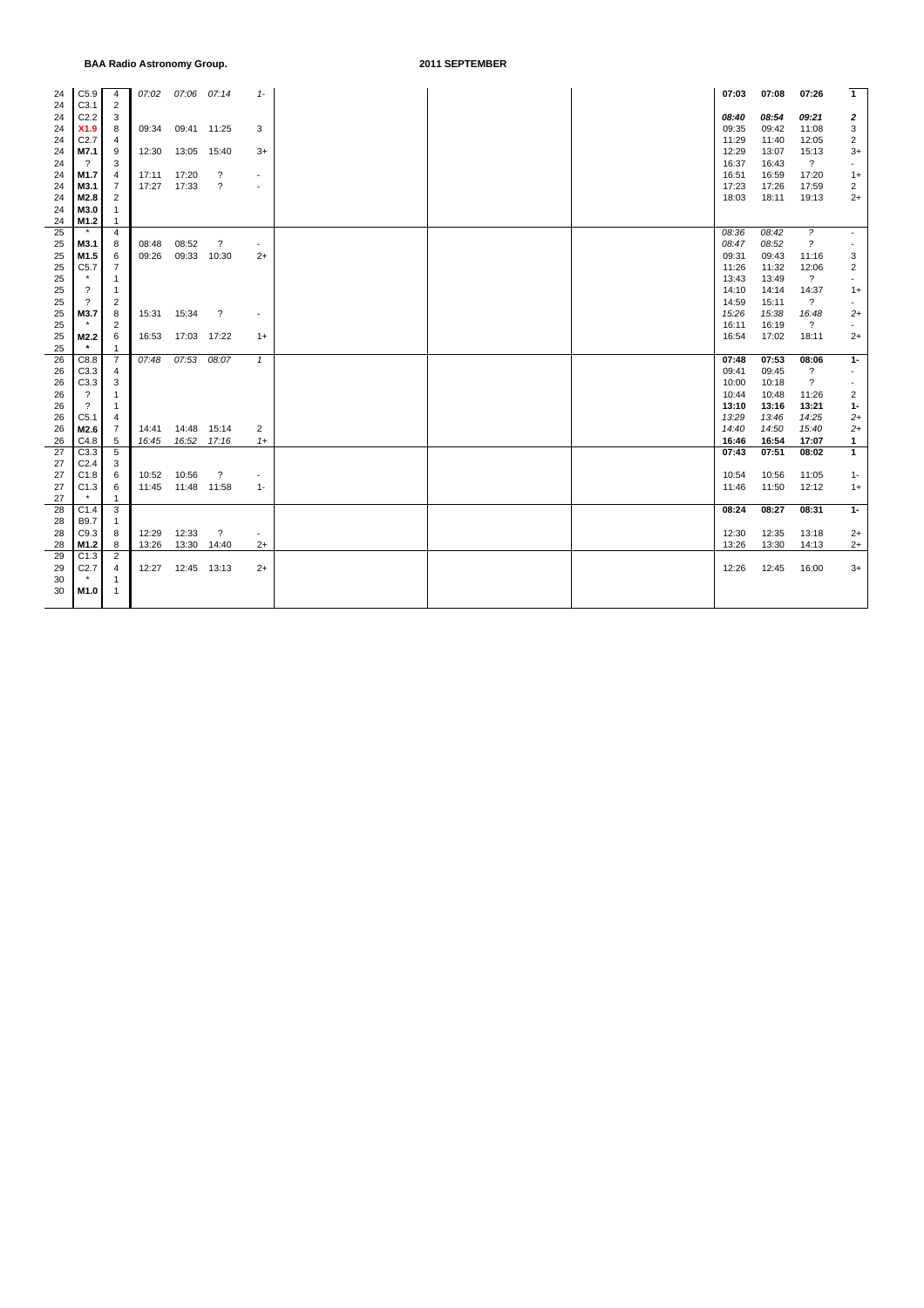|                              |                                                        |                          |                            | Colin Clements (23.4kHz/37.5kHz) |                          | Peter Meadows (23.4kHz)         |  |                 | Mike King (20.9kHz)                 |       |                |                      | John Wardle (19.6/23.4kHz)      |                      |                |                | Peter King (18.3kHz)             |                       |
|------------------------------|--------------------------------------------------------|--------------------------|----------------------------|----------------------------------|--------------------------|---------------------------------|--|-----------------|-------------------------------------|-------|----------------|----------------------|---------------------------------|----------------------|----------------|----------------|----------------------------------|-----------------------|
|                              |                                                        |                          |                            | AAVSO receiver, 0.76m screened   |                          | Tuned radio frequency receiver, |  | AAVSO receiver. |                                     | Tuned |                |                      | PC soundcard, long wire aerial. |                      |                |                | Own designed receiver, 1.4m loop |                       |
|                              |                                                        |                          | loop aerial.               |                                  |                          | 0.58m frame aerial.             |  |                 | loop aerial.<br>START PEAK END (UT) |       |                |                      |                                 |                      | <b>START</b>   |                | aerial.                          |                       |
| DAY                          |                                                        |                          |                            | START PEAK END (UT)              |                          | START PEAK END (UT)             |  |                 |                                     |       |                |                      | START PEAK END (UT)             |                      |                |                | PEAK END (UT)                    |                       |
| $\mathbf{1}$<br>$\mathbf{1}$ | C <sub>2.0</sub><br>C <sub>2.0</sub>                   | 12:43                    | 12:50 13:26                |                                  | $\overline{c}$           |                                 |  |                 |                                     |       | 12:44          | 12:52 13:04          |                                 | $\mathbf{1}$         | 12:45<br>18:15 | 12:50<br>18:22 | 12:55<br>18:30                   | $1 -$<br>$1 -$        |
| 2                            | C1.8                                                   |                          |                            |                                  |                          |                                 |  |                 |                                     |       | 15:12          | 15:17                | 15:25                           | $1 -$                | 15:10          | 15:15          | 15:20                            | $1 -$                 |
| 3<br>3                       | C <sub>2.4</sub><br>C1.0                               | 07:52                    | 08:00                      | 08:20                            | $1+$                     |                                 |  |                 |                                     |       | 07:50<br>14:08 | 08:00<br>14:17       | 08:29<br>14:29                  | 2<br>1               | 07:48<br>13:56 | 07:55<br>14:14 | 08:05<br>14:25                   | $1 -$<br>$1+$         |
| 3<br>3                       | C <sub>2.5</sub><br>C1.2                               |                          |                            |                                  |                          |                                 |  |                 |                                     |       |                |                      |                                 |                      | 18:40          | 18:45          | 18:50                            | $1 -$                 |
| 4                            | C9.0                                                   |                          |                            |                                  |                          |                                 |  |                 |                                     |       |                |                      |                                 |                      |                |                |                                  |                       |
| 4<br>4                       | ?<br>M3.2                                              | 11:38                    | 11:48                      | 13:15                            | 3                        |                                 |  |                 |                                     |       | 11:37          | 11:47                | 12:40                           | $2+$                 | 11:20          | 11:45          | 11:50                            | $1+$                  |
| 4<br>4                       | C5.8<br>?                                              | 15:15                    | 15:37                      | 16:39                            | $2+$                     |                                 |  |                 |                                     |       | 15:23          | 15:35 16:15          |                                 | $2+$                 | 15:20          | 15:35          | 15:55                            | 2                     |
| 4                            | C1.4                                                   |                          |                            |                                  |                          |                                 |  |                 |                                     |       |                |                      |                                 |                      |                |                |                                  |                       |
| 5<br>5                       | M1.6<br>M1.2                                           | 07:24                    | 08:03 08:49                |                                  | $2+$                     |                                 |  |                 |                                     |       | 07:32          | 08:03                | 08:49                           | $2+$                 | 07:23          | 08:00          | 08:05                            | $\overline{2}$        |
| $\,$ 5 $\,$<br>5             | ?<br>$\boldsymbol{\mathcal{P}}$                        |                          |                            |                                  |                          |                                 |  |                 |                                     |       |                |                      |                                 |                      |                |                |                                  |                       |
| 5                            | $\overline{\phantom{a}}$                               | 10:56                    | 11:49                      | 12:45                            | 3                        |                                 |  |                 |                                     |       |                |                      |                                 |                      |                |                |                                  |                       |
| 5<br>5                       | $\overline{\phantom{a}}$<br>$\overline{\phantom{a}}$   | 13:24                    | 14:11 15:22                |                                  | 3                        |                                 |  |                 |                                     |       |                |                      |                                 |                      |                |                |                                  |                       |
| 5<br>5                       | $\boldsymbol{\mathcal{P}}$<br>$\overline{\phantom{0}}$ |                          |                            |                                  |                          |                                 |  |                 |                                     |       |                |                      |                                 |                      |                |                |                                  |                       |
| $\overline{7}$               | X1.8                                                   |                          |                            |                                  |                          |                                 |  |                 |                                     |       |                |                      |                                 |                      |                |                |                                  |                       |
| 8<br>8                       | C1.7<br>M6.7                                           | 10:38<br>15:38           | 10:56 11:33<br>15:48       | 18:05                            | $2+$<br>$3+$             |                                 |  |                 |                                     |       | 10:44<br>15:36 | 10:56<br>15:47       | 11:13<br>16:18                  | $1+$<br>2            | 10:40<br>15:30 | 10:50<br>15:45 | 11:00<br>15:54                   | 1<br>1                |
| 8<br>9                       | C <sub>2.5</sub><br>M2.7                               |                          |                            |                                  |                          |                                 |  |                 |                                     |       | 06:08          | 06:15                | 06:24                           | $1 -$                |                |                |                                  |                       |
| 9                            | M1.2                                                   | 12:42                    | 12:53 14:48                |                                  | $3+$                     |                                 |  |                 |                                     |       | 12:41          | 12:51                | 13:38                           | $2+$                 |                |                |                                  |                       |
| 9<br>10                      | C3.2<br>M1.1                                           | 14:48<br>07:24           | 15:04<br>07:46             | 15:53<br>09:02                   | $2+$<br>3                |                                 |  |                 |                                     |       | 14:48<br>07:21 | 15:03<br>07:41       | 15:35<br>09:00                  | $2+$<br>3            | 07:20          | 07:40          | 07:55                            | $\overline{2}$        |
| 10<br>11                     | C1.7<br>C6.6                                           | 08:45                    | 08:58 09:43                |                                  | $2+$                     |                                 |  |                 |                                     |       | 08:43          | 08:54                | 09:44                           | $2+$                 | 17:20<br>08:40 | 17:25<br>08:50 | 17:30<br>09:30                   | $1 -$<br>2+           |
| 11                           | $\overline{\mathcal{L}}$                               |                          |                            |                                  |                          |                                 |  |                 |                                     |       |                |                      |                                 |                      |                |                |                                  |                       |
| 11<br>11                     | C1.9<br>B9.7                                           |                          |                            |                                  |                          |                                 |  |                 |                                     |       | 13:20          | 13:30 13:41          |                                 | $\mathbf{1}$         | 13:18          | 13:26          | 13:36                            | $1 -$                 |
| 12                           | C2.9<br>?                                              |                          |                            |                                  |                          |                                 |  |                 |                                     |       |                |                      |                                 |                      | 12:15          | 12:30          | 12:40                            | $\mathbf{1}$          |
| 13<br>13                     | $\overline{\mathcal{E}}$                               |                          |                            |                                  |                          |                                 |  |                 |                                     |       |                |                      |                                 |                      |                |                |                                  |                       |
| 13<br>14                     | C1.5<br>C1.9                                           |                          |                            |                                  |                          |                                 |  |                 |                                     |       |                |                      |                                 |                      | 17:27<br>08:29 | 18:01<br>08:36 | 18:21<br>08:42                   | $2+$<br>$1 -$         |
| 14                           | C <sub>2.2</sub>                                       | 11:21                    | 11:29 11:52                |                                  | $1+$                     |                                 |  |                 |                                     |       |                |                      |                                 |                      | 11:17          | 11:26          | 11:33                            | $1 -$                 |
| 14<br>14                     | C1.4<br>C1.8                                           |                          |                            |                                  |                          |                                 |  |                 |                                     |       |                |                      |                                 |                      | 11:50<br>15:57 | 11:53<br>16:06 | 11:56<br>16:14                   | $1 -$<br>$1 -$        |
| 14<br>14                     | C4.2<br>C9.2                                           |                          |                            |                                  |                          |                                 |  |                 |                                     |       | 16:23          | 16:27 16:35          |                                 | $1 -$                | 16:15          | 16:25          | 16:50                            | $\overline{2}$        |
| 15                           | C1.4                                                   |                          |                            |                                  |                          |                                 |  |                 |                                     |       |                |                      |                                 |                      | 10:55          | 11:00          | 11:04                            | $1 -$                 |
| 15<br>15                     | ?<br>$\star$                                           |                          |                            |                                  |                          |                                 |  |                 |                                     |       |                |                      |                                 |                      |                |                |                                  |                       |
| 15<br>15                     | C3.0<br>C1.0                                           |                          |                            |                                  |                          |                                 |  |                 |                                     |       | 16:21          | 16:28 16:35          |                                 | $1 -$                | 16:20<br>18:25 | 16:25<br>18:30 | 16:40<br>18:40                   | $\mathbf{1}$<br>$1 -$ |
| 16                           | C1.8                                                   |                          |                            |                                  |                          |                                 |  |                 |                                     |       |                |                      |                                 |                      | 08:05          | 08:10          | 08:14                            | $1 -$                 |
| 16<br>16                     | C <sub>2.2</sub><br>C9.3                               |                          | 11:38  11:40  12:28        |                                  | $2+$                     |                                 |  |                 |                                     |       | 08:44<br>11:33 | 08:50<br>11:36 12:31 | 08:58                           | $1 -$<br>$2+$        | 08:40<br>11:30 | 08:45<br>11:35 | 08:45<br>11:40                   | $1 -$<br>$1 -$        |
| 16<br>16                     | C2.0<br>C <sub>2.0</sub>                               |                          |                            |                                  |                          |                                 |  |                 |                                     |       |                |                      |                                 |                      | 15:05<br>17:10 | 15:10<br>17:20 | 15:14<br>17:30                   | $1 -$<br>1            |
| 16                           | C <sub>2.2</sub>                                       |                          |                            |                                  |                          |                                 |  |                 |                                     |       |                |                      |                                 |                      |                |                |                                  |                       |
| 16<br>16                     | $\pmb{\star}$<br>$^\star$                              |                          |                            |                                  |                          |                                 |  |                 |                                     |       |                |                      |                                 |                      | 18:00          | 18:05          | 18:13                            | $1 -$                 |
| 17<br>17                     | C1.4<br>C1.1                                           |                          |                            |                                  |                          |                                 |  |                 |                                     |       |                |                      |                                 |                      | 10:48          | 10:50          | 10:55                            | $1 -$                 |
| 17                           | $\overline{\cdot}$<br>$^\star$                         |                          |                            |                                  |                          |                                 |  |                 |                                     |       |                |                      |                                 |                      |                |                |                                  |                       |
| 17<br>17                     | $\overline{\phantom{0}}$                               |                          |                            |                                  |                          |                                 |  |                 |                                     |       |                |                      |                                 |                      |                |                |                                  |                       |
| 18<br>18                     | C2.9<br>C3.8                                           |                          |                            |                                  |                          |                                 |  |                 |                                     |       |                |                      |                                 |                      | 09:50          | 10:58          | 11:20                            | 3                     |
| 18                           | $\star$<br>$\star$                                     |                          |                            |                                  |                          |                                 |  |                 |                                     |       |                |                      |                                 |                      |                |                |                                  |                       |
| 18<br>18                     | C <sub>2.0</sub>                                       |                          |                            |                                  |                          |                                 |  |                 |                                     |       |                |                      |                                 |                      | 15:50          | 15:54          | 16:00                            | $1 -$                 |
| 19<br>19                     | C6.2<br>C6.9                                           | 07:22<br>15:41           | 07:34 08:31<br>15:44 16:09 |                                  | $2+$<br>$1+$             |                                 |  |                 |                                     |       |                |                      |                                 |                      | 07:20          | 07:40          | 09:14                            | 3                     |
| 20                           | C1.6                                                   |                          |                            |                                  |                          |                                 |  |                 |                                     |       |                |                      |                                 |                      | 11:50          | 11:55          | 11:58                            | $1 -$                 |
| 20<br>20                     | C <sub>1.7</sub><br>C1.7                               |                          |                            |                                  |                          |                                 |  |                 |                                     |       |                |                      |                                 |                      | 12:15<br>12:30 | 12:20<br>12:35 | 12:25<br>12:40                   | $1 -$<br>$1 -$        |
| 20<br>20                     | $\overline{\mathcal{E}}$<br>C <sub>2.5</sub>           |                          |                            |                                  |                          |                                 |  |                 |                                     |       |                |                      |                                 |                      | 12:45          | 13:55          | 14:25                            | 3                     |
| 20                           | C1.5                                                   |                          |                            |                                  |                          |                                 |  |                 |                                     |       |                |                      |                                 |                      | 15:45          | 16:35          | 16:57                            | $^{2+}$               |
| 20<br>21                     | C1.6<br>C3.9                                           |                          |                            |                                  |                          |                                 |  |                 |                                     |       | 11:19          | 11:24                | 11:57                           | $\overline{2}$       | 17:35<br>11:17 | 17:45<br>11:25 | 17:50<br>11:30                   | $1 -$<br>$1 -$        |
| 21<br>21                     | M1.8<br>$\star$                                        |                          |                            |                                  |                          |                                 |  |                 |                                     |       |                | 12:06  12:19  13:15  |                                 | $2+$                 | 12:05          | 12:24          | 12:45                            | $\overline{2}$        |
| 21                           | C <sub>2.7</sub>                                       |                          |                            |                                  |                          |                                 |  |                 |                                     |       |                |                      |                                 |                      | 14:20<br>14:36 | 14:23<br>14:38 | 14:25<br>14:40                   | $1 -$<br>$1 -$        |
| 21<br>21                     | C <sub>2.8</sub><br>C <sub>2.3</sub>                   |                          |                            |                                  |                          |                                 |  |                 |                                     |       |                |                      |                                 |                      |                |                |                                  |                       |
| 22<br>22                     | C8.9<br>M1.1                                           | 09:04                    | 09:11                      | 09:45                            | 2                        |                                 |  |                 |                                     |       | 09:02<br>09:55 | 09:07<br>09:59       | 09:47<br>10:31                  | $\overline{2}$<br>2  | 08:50<br>09:55 | 09:05<br>10:00 | 09:10<br>10:10                   | $\mathbf{1}$          |
| 22                           | X1.4                                                   | $\overline{\mathcal{E}}$ | 10:40                      | $\overline{\cdot}$               | $\overline{\phantom{a}}$ |                                 |  |                 |                                     |       | 10:30          | 10:45 13:30          |                                 | $3+$                 | 10:30          | 11:00          | 11:45                            | $1 -$<br>$2+$         |
| 22<br>22                     | $\star$<br>C4.0                                        |                          |                            |                                  |                          |                                 |  |                 |                                     |       |                |                      |                                 |                      |                |                |                                  |                       |
| 22<br>23                     | C5.5<br>C2.7                                           |                          |                            |                                  |                          |                                 |  |                 |                                     |       | 08:15          | 08:22                |                                 |                      | 08:13          |                |                                  | 1                     |
| 23                           | C6.9                                                   |                          |                            |                                  |                          |                                 |  |                 |                                     |       | 08:44          | 08:54                | 08:37<br>09:51                  | $\mathbf{1}$<br>$2+$ | 08:40          | 08:20<br>08:50 | 08:35<br>08:55                   | $1 -$                 |
| 23<br>23                     | C3.2<br>$\cdot$                                        |                          |                            |                                  |                          |                                 |  |                 |                                     |       | 12:13          | 12:24                | 12:59                           | $2+$                 | 12:10          | 12:25          | 12:40                            | $1+$                  |
| 23<br>23                     | $\star$<br>C <sub>2.1</sub>                            |                          |                            |                                  |                          |                                 |  |                 |                                     |       |                |                      |                                 |                      |                |                |                                  |                       |
| 23                           | $\star$                                                |                          |                            |                                  |                          |                                 |  |                 |                                     |       |                |                      |                                 |                      |                |                |                                  |                       |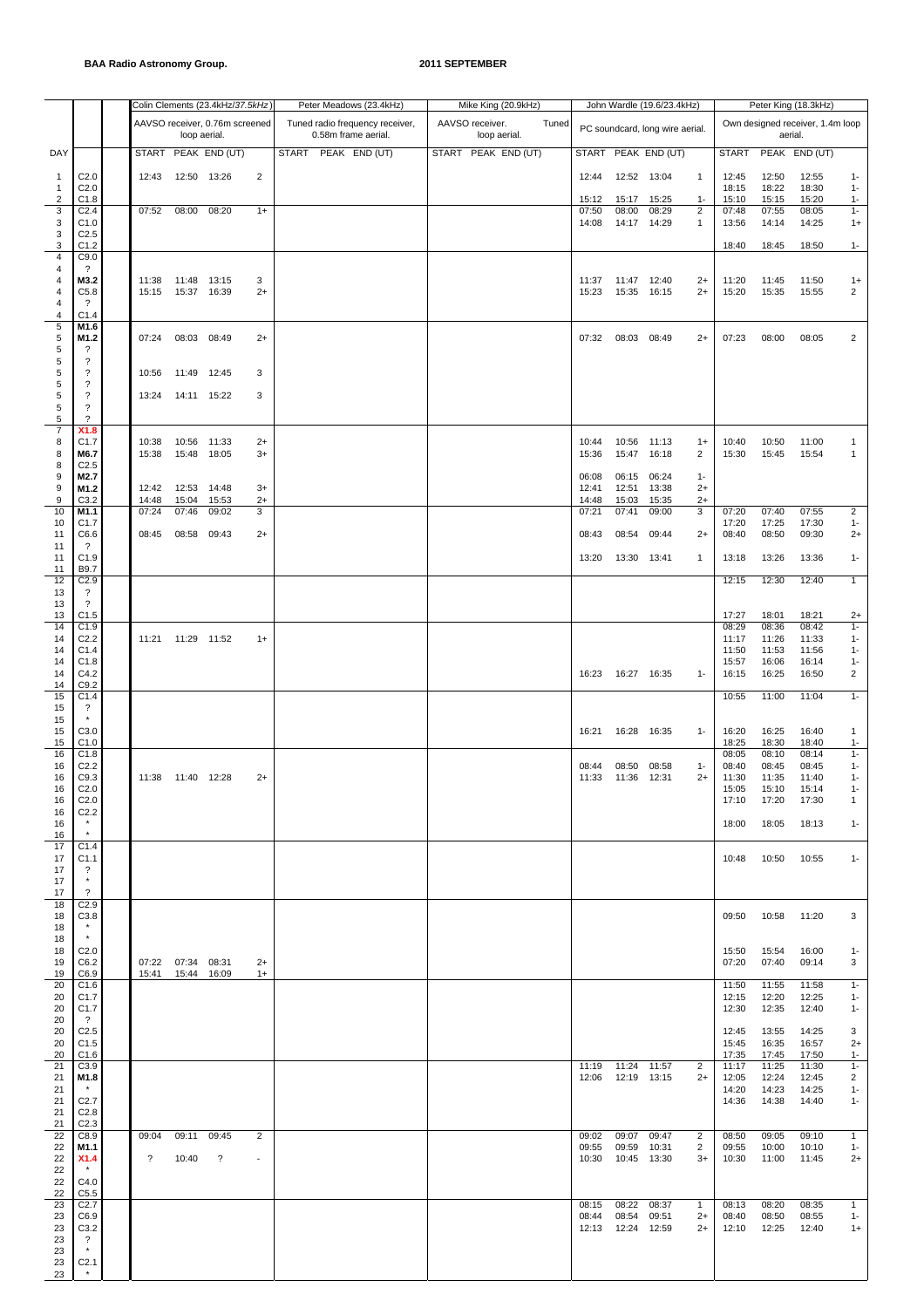| 24 | C5.9                     |                     |              |       |                |  |       | 07:00 07:07 07:21 |                | 1                        |       |       |       |       |
|----|--------------------------|---------------------|--------------|-------|----------------|--|-------|-------------------|----------------|--------------------------|-------|-------|-------|-------|
| 24 | C3.1                     |                     |              |       |                |  |       |                   |                |                          | 07:20 | 07:25 | 07:30 | 1-    |
| 24 | C2.2                     |                     |              |       |                |  |       |                   |                |                          | 08:40 | 08:45 | 08:55 | $1 -$ |
| 24 | X1.9                     |                     |              |       |                |  | 09:34 | 09:56             | 11:00          | 3                        | 09:20 | 09:40 | 09:50 | $1+$  |
| 24 | C <sub>2.7</sub>         |                     |              |       |                |  | 11:28 | 11:35             | 11:44          | $1 -$                    | 11:25 | 11:30 | 11:38 | $1 -$ |
| 24 | M7.1                     |                     |              |       |                |  | 12:37 | 12:51             | $\overline{?}$ | $\overline{\phantom{a}}$ | 12:35 | 13:20 | 14:10 | 3     |
| 24 | $\gamma$                 |                     |              |       |                |  | 12:51 | 13:10 15:00       |                | $3+$                     |       |       |       |       |
| 24 | M1.7                     |                     |              |       |                |  |       |                   |                |                          | 16:35 | 17:00 | 17:15 | 2     |
| 24 | M3.1                     |                     |              |       |                |  | 17:12 | 17:19             | 17:23          | $1 -$                    | 17:20 | 17:25 | 17:30 | $1 -$ |
| 24 | M2.8                     |                     |              |       |                |  | 17:55 | 18:14             | 18:26          | $1+$                     |       |       |       |       |
| 24 | M3.0                     |                     |              |       |                |  | 19:22 | 19:31 19:38       |                | $1 -$                    |       |       |       |       |
| 24 | M1.2                     |                     |              |       |                |  |       |                   |                |                          |       |       |       |       |
| 25 | $\star$                  |                     |              |       |                |  |       |                   |                |                          |       |       |       |       |
| 25 | M3.1                     | 08:49               | 08:53        | 09:23 | $\overline{2}$ |  | 08:47 | 08:51             | 09:30          | 2                        | 08:45 | 08:50 | 08:53 | $1 -$ |
| 25 | M1.5                     |                     |              |       |                |  | 09:26 | 09:45             | 10:31          | $2+$                     | 09:25 | 09:35 | 09:55 | $1+$  |
| 25 | C5.7                     | 11:30  11:32  12:12 |              |       | 2              |  | 11:26 | 11:39 11:53       |                | $1+$                     | 11:25 | 11:30 | 11:35 | $1 -$ |
| 25 |                          |                     |              |       |                |  |       |                   |                |                          |       |       |       |       |
| 25 | $\overline{\cdot}$       |                     |              |       |                |  |       |                   |                |                          |       |       |       |       |
|    |                          | 14:49               | 15:00        | 15:06 |                |  |       |                   |                |                          |       |       |       |       |
| 25 |                          |                     |              |       | $1 -$          |  |       |                   |                |                          |       |       |       |       |
| 25 | M3.7                     | 15:31               | 15:39 16:06  |       | 2              |  | 15:30 | 15:36 15:56       |                | $1+$                     | 15:25 | 15:35 | 15:40 | $1 -$ |
| 25 |                          |                     |              |       |                |  |       |                   |                |                          |       |       |       |       |
| 25 | M2.2<br>$\star$          |                     |              |       |                |  |       |                   |                |                          | 16:50 | 17:00 | 17:10 | 1     |
| 25 |                          |                     |              |       |                |  |       |                   |                |                          |       |       |       |       |
| 26 | C8.8                     |                     |              |       |                |  | 07:48 | 07:52             | 08:03          | $1 -$                    | 07:45 | 07:50 | 07:55 | $1 -$ |
| 26 | C3.3                     |                     |              |       |                |  | 09:42 | 09:46 09:55       |                | $1 -$                    |       |       |       |       |
| 26 | C3.3                     |                     |              |       |                |  |       |                   |                |                          | 10:00 | 10:02 | 10:13 | $1 -$ |
| 26 | $\overline{\mathcal{L}}$ |                     |              |       |                |  |       |                   |                |                          |       |       |       |       |
| 26 | $\overline{?}$           |                     |              |       |                |  |       |                   |                |                          |       |       |       |       |
| 26 | C <sub>5.1</sub>         |                     |              |       |                |  | 13:29 | 13:45             | 14:15          | $2+$                     |       |       |       |       |
| 26 | M2.6                     |                     |              |       |                |  | 14:40 | 14:53             | 15:14          | 2                        | 14:38 | 14:45 | 15:35 | $2+$  |
| 26 | C4.8                     |                     |              |       |                |  |       |                   |                |                          | 16:45 | 16:55 | 17:05 | 1     |
| 27 | C3.3                     |                     |              |       |                |  | 07:44 | 07:49             | 08:00          | $1 -$                    | 07:40 | 07:50 | 07:55 | $1 -$ |
| 27 | C2.4                     |                     |              |       |                |  | 08:13 | 08:18             | 08:22          | $1 -$                    | 08:05 | 08:15 | 08:20 | $1 -$ |
| 27 | C1.8                     |                     |              |       |                |  | 10:51 | 10:57             | 11:04          | $1 -$                    | 10:50 | 10:55 | 11:00 | $1 -$ |
| 27 | C1.3                     |                     |              |       |                |  | 11:45 | 11:53 12:08       |                |                          | 11:40 | 11:48 | 11:52 | $1 -$ |
| 27 | $\star$                  |                     |              |       |                |  |       |                   |                |                          |       |       |       |       |
| 28 | C1.4                     |                     |              |       |                |  |       |                   |                |                          | 08:20 | 08:25 | 08:30 | $1 -$ |
| 28 | B9.7                     |                     |              |       |                |  |       |                   |                |                          |       |       |       |       |
| 28 | C9.3                     | 12:31               | 12:37  13:14 |       | 2              |  | 12:29 | 12:34 13:10       |                | 2                        | 12:25 | 12:34 | 12:40 | $1 -$ |
| 28 | M1.2                     | 13:28               | 13:32 13:56  |       | $1+$           |  | 13:25 | 13;31 14:09       |                | 2                        | 13:25 | 13:28 | 13:30 | $1 -$ |
| 29 | C1.3                     |                     |              |       |                |  |       |                   |                |                          | 10:20 | 10:23 | 10:25 | $1 -$ |
| 29 | C <sub>2.7</sub>         |                     |              |       |                |  |       |                   |                |                          | 12:08 | 12:49 | 13:20 | $2+$  |
| 30 | $\star$                  |                     |              |       |                |  |       |                   |                |                          |       |       |       |       |
| 30 | M1.0                     |                     |              |       |                |  |       |                   |                |                          |       |       |       |       |
|    |                          |                     |              |       |                |  |       |                   |                |                          |       |       |       |       |
|    |                          |                     |              |       |                |  |       |                   |                |                          |       |       |       |       |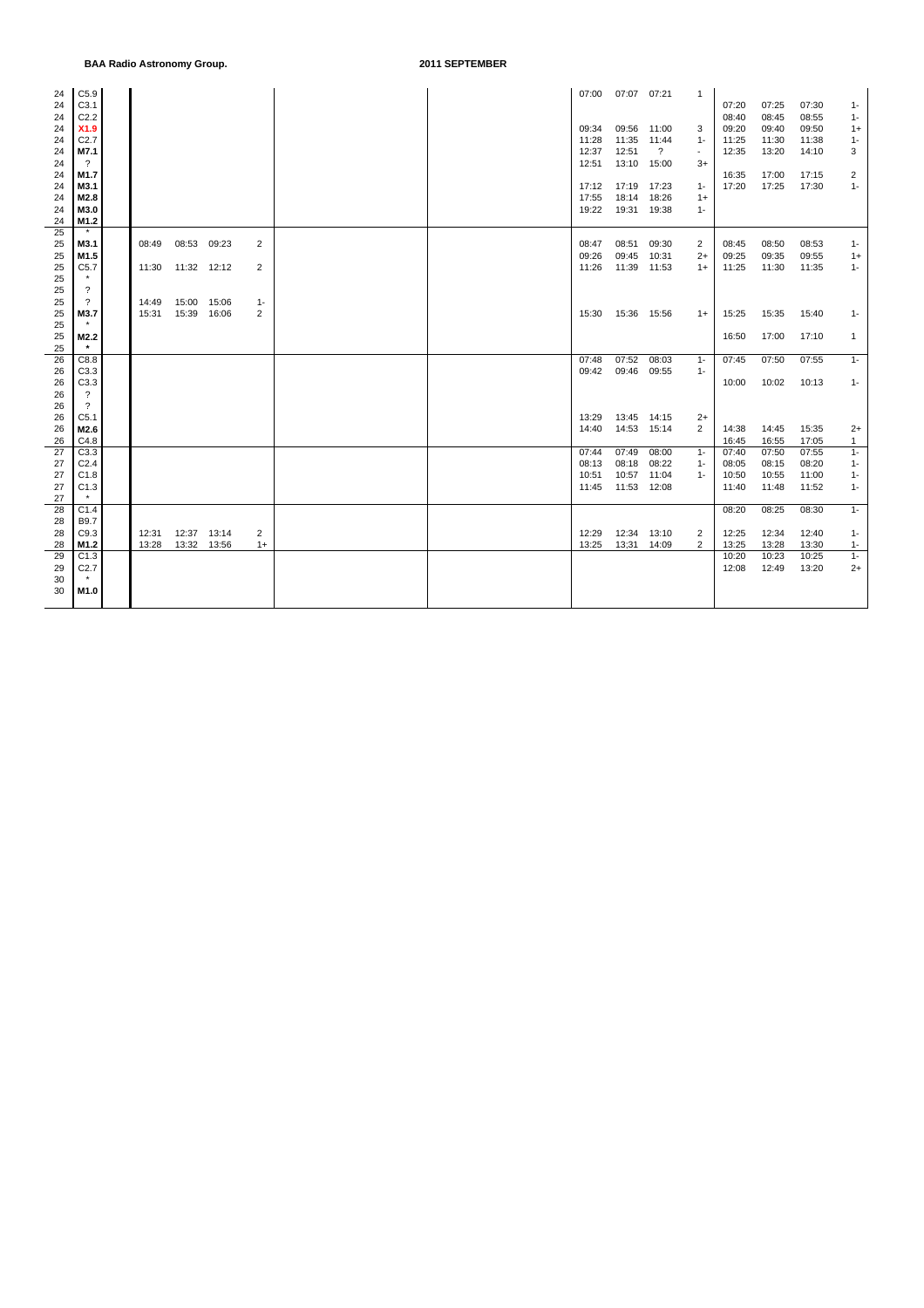|                              |                                                          |                         |                                            | Paul Hyde (22.1kHz)                                    |                                            |  | Gordon Fiander (23.4kHz) |       |                     | John Elliott (21.7kHz)                                |      |                |                                            | Martyn Kinder (19.6kHz/22.1khz)                        |                       |  | Mark Horn (23.4kHz)                                    |  |
|------------------------------|----------------------------------------------------------|-------------------------|--------------------------------------------|--------------------------------------------------------|--------------------------------------------|--|--------------------------|-------|---------------------|-------------------------------------------------------|------|----------------|--------------------------------------------|--------------------------------------------------------|-----------------------|--|--------------------------------------------------------|--|
|                              |                                                          |                         |                                            | Tuned radio frequency receiver,<br>0.96m frame aerial. |                                            |  | PC sound card.           |       |                     | Tuned radio frequency receiver,<br>0.5m frame aerial. |      |                |                                            | Tuned radio frequency receiver,<br>0.58m frame aerial. |                       |  | Tuned radio frequency receiver,<br>0.58m frame aerial. |  |
| DAY                          |                                                          |                         |                                            | START PEAK END (UT)                                    |                                            |  | START PEAK END (UT)      |       |                     | START PEAK END (UT)                                   |      |                |                                            | START PEAK END (UT)                                    |                       |  | START PEAK END (UT)                                    |  |
| $\mathbf{1}$<br>$\mathbf{1}$ | C <sub>2.0</sub><br>C <sub>2.0</sub>                     | 12:46                   | 12:49 13:13                                |                                                        | $1+$                                       |  |                          |       |                     |                                                       |      |                |                                            |                                                        |                       |  |                                                        |  |
| 2<br>3                       | C1.8<br>C <sub>2.4</sub>                                 | 15:12<br>07:52          | 15:19 15:33<br>08:00                       | 08:22                                                  | 1<br>$1+$                                  |  |                          |       |                     |                                                       |      | 07:51          | 07:58                                      | 08:12                                                  | $\overline{1}$        |  |                                                        |  |
| 3<br>3                       | C1.0<br>C <sub>2.5</sub>                                 |                         |                                            |                                                        |                                            |  |                          |       |                     |                                                       |      |                |                                            |                                                        |                       |  |                                                        |  |
| 3<br>4                       | C1.2<br>C9.0                                             |                         |                                            |                                                        |                                            |  |                          |       |                     |                                                       |      |                |                                            |                                                        |                       |  |                                                        |  |
| 4<br>4                       | ?<br>M3.2                                                | 11:24                   | 11:46 13:11                                |                                                        | 3                                          |  |                          | 11:35 |                     | 11:43 12:48                                           | $2+$ |                |                                            |                                                        |                       |  |                                                        |  |
| 4<br>4                       | C5.8<br>$\overline{\cdot}$                               | 15:22                   | 15:35 16:16                                |                                                        | $2+$                                       |  |                          |       |                     |                                                       |      |                |                                            |                                                        |                       |  |                                                        |  |
| 4<br>5                       | C1.4<br>M1.6                                             |                         |                                            |                                                        |                                            |  |                          |       |                     |                                                       |      | 04:09          | 04:29                                      | 04:36                                                  | $1+$                  |  |                                                        |  |
| 5<br>5                       | M1.2<br>?                                                |                         | 07:31 07:45 08:02                          |                                                        | $1+$                                       |  |                          |       |                     |                                                       |      | 07:32          | 07:57 08:07                                |                                                        | 2                     |  |                                                        |  |
| 5<br>5                       | $\boldsymbol{\mathcal{P}}$<br>$\overline{\phantom{a}}$   |                         | 11:17  11:27  12:24                        |                                                        | $2+$                                       |  |                          |       |                     |                                                       |      |                |                                            |                                                        |                       |  |                                                        |  |
| 5<br>5                       | $\overline{\phantom{a}}$<br>$\overline{\phantom{a}}$     |                         |                                            |                                                        |                                            |  |                          |       |                     |                                                       |      |                |                                            |                                                        |                       |  |                                                        |  |
| $\mathbf 5$<br>$\sqrt{5}$    | $\boldsymbol{\mathcal{P}}$<br>$\overline{\phantom{0}}$   |                         |                                            |                                                        |                                            |  |                          |       |                     |                                                       |      |                |                                            |                                                        |                       |  |                                                        |  |
| $\overline{7}$<br>8          | X1.8<br>C1.7                                             | 10:44                   | 10:54 11:01                                |                                                        | $1 -$                                      |  |                          |       |                     |                                                       |      |                |                                            |                                                        |                       |  |                                                        |  |
| 8<br>8                       | M6.7<br>C <sub>2.5</sub>                                 | 15:37                   | 15:48 17:08                                |                                                        | 3                                          |  |                          | 15:31 | 15:48               | 16:41                                                 | $2+$ | 15:32          | 15:48 16:09                                |                                                        | 2                     |  |                                                        |  |
| 9<br>9                       | M2.7<br>M1.2                                             | 06:02<br>12:43          | 06:06 06:11<br>12:51                       | 14:25                                                  | $1 -$<br>3                                 |  |                          | 12:37 | 12:50               | 13:43                                                 | $2+$ | 12:41          | 12:50 13:01                                |                                                        | $\overline{1}$        |  |                                                        |  |
| 9<br>10                      | C3.2<br>M1.1                                             | 07:24                   | 07:30                                      | 07:46                                                  | $\mathbf{1}$                               |  |                          | 15:03 | 15:07               | 15:48                                                 | 2    | 07:19          | 07:45                                      | 08:31                                                  | $2+$                  |  |                                                        |  |
| 10<br>11                     | C <sub>1.7</sub><br>C6.6                                 | 17:24<br>08:44          | 17:27<br>08:54 10:45                       | 17:33                                                  | $1 -$<br>3                                 |  |                          |       |                     |                                                       |      | 08:42          | 08:52                                      | 08:58                                                  | $1 -$                 |  |                                                        |  |
| 11<br>11                     | $\overline{\mathcal{E}}$<br>C1.9                         | 13:22                   | 13:29                                      | 13:40                                                  | $1 -$                                      |  |                          |       |                     |                                                       |      | 13:19          | 13:28 13:36                                |                                                        | $1 -$                 |  |                                                        |  |
| 11<br>12                     | B9.7<br>C2.9                                             | 12:02                   | 12:35 13:05                                |                                                        | $2+$                                       |  |                          |       |                     |                                                       |      |                |                                            |                                                        |                       |  |                                                        |  |
| 13<br>13<br>13               | ?<br>$\overline{\cdot}$<br>C1.5                          |                         |                                            |                                                        |                                            |  |                          |       |                     |                                                       |      | 17:35          | 17:52                                      | 18:19                                                  | 2                     |  |                                                        |  |
| 14<br>14                     | C1.9<br>C <sub>2.2</sub>                                 |                         | 11:21  11:26  11:42                        |                                                        | $\mathbf{1}$                               |  |                          |       |                     |                                                       |      | 08:32<br>11:19 | 08:41<br>11:26                             | 08:51<br>11:34                                         | $\mathbf{1}$<br>$1 -$ |  |                                                        |  |
| 14<br>14                     | C1.4<br>C1.8                                             |                         |                                            |                                                        |                                            |  |                          |       |                     |                                                       |      | 15:57          | 16:08                                      | 16:17                                                  | $\mathbf{1}$          |  |                                                        |  |
| 14<br>14                     | C4.2<br>C9.2                                             | 16:20                   | 16:29 16:52                                |                                                        | $1+$                                       |  |                          |       |                     |                                                       |      | 16:19          | 16:28 16:45                                |                                                        | $1+$                  |  |                                                        |  |
| 15<br>15                     | C1.4<br>?                                                |                         |                                            |                                                        |                                            |  |                          |       |                     |                                                       |      |                |                                            |                                                        |                       |  |                                                        |  |
| 15<br>15                     | $\star$<br>C3.0                                          | 16:22                   | 16:29 16:50                                |                                                        | $1+$                                       |  |                          |       |                     |                                                       |      |                | 16:21  16:26  16:37                        |                                                        | $1 -$                 |  |                                                        |  |
| 15<br>16                     | C1.0<br>C1.8                                             | 08:10                   | 08:12 08:17                                |                                                        | $1 -$                                      |  |                          |       |                     |                                                       |      |                |                                            |                                                        |                       |  |                                                        |  |
| 16<br>16                     | C <sub>2.2</sub><br>C9.3                                 | 08:44<br>11:34          | 08:53 09:10<br>11:40 12:53                 |                                                        | $1+$<br>$2+$                               |  |                          |       |                     |                                                       |      | 08:44<br>11:33 | 08:48<br>11:37 11:39                       | 08:54                                                  | $1 -$<br>$1 -$        |  |                                                        |  |
| 16<br>16                     | C <sub>2.0</sub><br>C <sub>2.0</sub>                     | 15:07  15:11            | 15:30  15:34  15:44                        | ?                                                      | $1 -$                                      |  |                          |       |                     |                                                       |      |                | 15:06  15:11  15:16<br>15:28  15:33  15:35 |                                                        | $1 -$<br>$1 -$        |  |                                                        |  |
| 16<br>16<br>16               | C <sub>2.2</sub><br>$\star$                              |                         |                                            |                                                        |                                            |  |                          |       |                     |                                                       |      |                | 17:12  17:17  17:20                        |                                                        | $1 -$                 |  |                                                        |  |
| 17<br>17                     | C1.4<br>C1.1                                             |                         |                                            |                                                        |                                            |  |                          |       |                     |                                                       |      |                |                                            |                                                        |                       |  |                                                        |  |
| 17<br>17                     | ?<br>$^\star$                                            |                         |                                            |                                                        |                                            |  |                          |       |                     |                                                       |      |                |                                            |                                                        |                       |  |                                                        |  |
| 17<br>18                     | $\overline{\phantom{a}}$<br>C <sub>2.9</sub>             | 07:34                   | 07:36 07:57                                |                                                        | 1                                          |  |                          |       |                     |                                                       |      | 07:35          | 07:36 07:45                                |                                                        | $1 -$                 |  |                                                        |  |
| 18<br>18                     | C3.8<br>$\star$                                          | 10:32                   | 10:54 11:07                                |                                                        | 2                                          |  |                          |       |                     |                                                       |      |                |                                            |                                                        |                       |  |                                                        |  |
| 18<br>18                     | $\star$<br>C <sub>2.0</sub>                              |                         |                                            |                                                        |                                            |  |                          |       |                     |                                                       |      |                |                                            |                                                        |                       |  |                                                        |  |
| 19<br>19                     | C6.2<br>C6.9                                             |                         | 15:39  15:46  17:00                        |                                                        | $2+$                                       |  |                          |       |                     |                                                       |      |                | 15:35  15:44  16:15                        |                                                        | 2                     |  |                                                        |  |
| 20<br>20                     | C1.6<br>C1.7                                             |                         |                                            |                                                        |                                            |  |                          |       |                     |                                                       |      |                |                                            |                                                        |                       |  |                                                        |  |
| 20<br>20                     | C1.7<br>$\ddot{\phantom{0}}$                             |                         |                                            |                                                        |                                            |  |                          |       |                     |                                                       |      |                |                                            |                                                        |                       |  |                                                        |  |
| 20<br>20                     | C <sub>2.5</sub><br>C1.5                                 |                         |                                            |                                                        |                                            |  |                          |       |                     |                                                       |      |                |                                            |                                                        |                       |  |                                                        |  |
| 20<br>21                     | C1.6<br>C3.9                                             | 11:20                   | 11:27 12:02                                |                                                        | $\overline{2}$                             |  |                          |       |                     |                                                       |      |                |                                            |                                                        |                       |  |                                                        |  |
| 21<br>21<br>21               | M1.8<br>$^\star$                                         | 12:06<br>14:22          | 12:18 14:16<br>14:26 14:34                 |                                                        | $3+$<br>$1 -$                              |  |                          |       | 12:03  12:13  13:03 |                                                       | $2+$ |                |                                            |                                                        |                       |  |                                                        |  |
| 21<br>21                     | C <sub>2.7</sub><br>C <sub>2.8</sub><br>C <sub>2.3</sub> | 14:36<br>15:24<br>16:15 | 14:41 14:51<br>15:28<br>16:18              | $\overline{?}$<br>16:25                                | $1 -$<br>$\overline{\phantom{a}}$<br>$1 -$ |  |                          |       |                     |                                                       |      |                |                                            |                                                        |                       |  |                                                        |  |
| 22<br>22                     | C8.9<br>M1.1                                             | 09:00<br>09:55          | 09:08<br>10:03                             | $\overline{?}$<br>$\gamma$                             | $\overline{\phantom{a}}$                   |  |                          |       |                     |                                                       |      | 08:51<br>09:55 | 09:05<br>10:00                             | 09:16<br>10:05                                         | $\mathbf{1}$<br>$1 -$ |  |                                                        |  |
| 22<br>22                     | <b>X1.4</b><br>$\star$                                   | 10:30                   | 10:57 15:31                                |                                                        | $3+$                                       |  |                          |       | 10:35  11:01  13:00 |                                                       | $3+$ | 10:29          | 10:45 13:17                                |                                                        | $3+$                  |  |                                                        |  |
| 22<br>22                     | C4.0<br>C5.5                                             |                         |                                            |                                                        |                                            |  |                          |       |                     |                                                       |      |                |                                            |                                                        |                       |  |                                                        |  |
| 23<br>23                     | C <sub>2.7</sub><br>C6.9                                 | 08:16<br>08:42          | 08:23<br>08:54 09:59                       | $\overline{\mathcal{E}}$                               | $2+$                                       |  |                          |       |                     |                                                       |      | 08:13<br>08:41 | 08:21<br>08:49                             | 08:25<br>09:41                                         | $1 -$<br>$2+$         |  |                                                        |  |
| 23<br>23                     | C3.2<br>$\overline{\cdot}$                               | 12:13                   | 12:24                                      | 13:15                                                  | $2+$                                       |  |                          |       |                     |                                                       |      | 12:11          | 12:19 12:34                                |                                                        | 1                     |  |                                                        |  |
| 23<br>23                     | $\star$<br>C <sub>2.1</sub>                              |                         | 13:35  13:43  13:57<br>15:03  15:08  15:24 |                                                        | $\mathbf{1}$<br>$\mathbf{1}$               |  |                          |       |                     |                                                       |      |                | 15:03  15:07  15:14                        |                                                        | $1 -$                 |  |                                                        |  |
| 23                           | $\star$                                                  |                         |                                            |                                                        |                                            |  |                          |       |                     |                                                       |      |                |                                            |                                                        |                       |  |                                                        |  |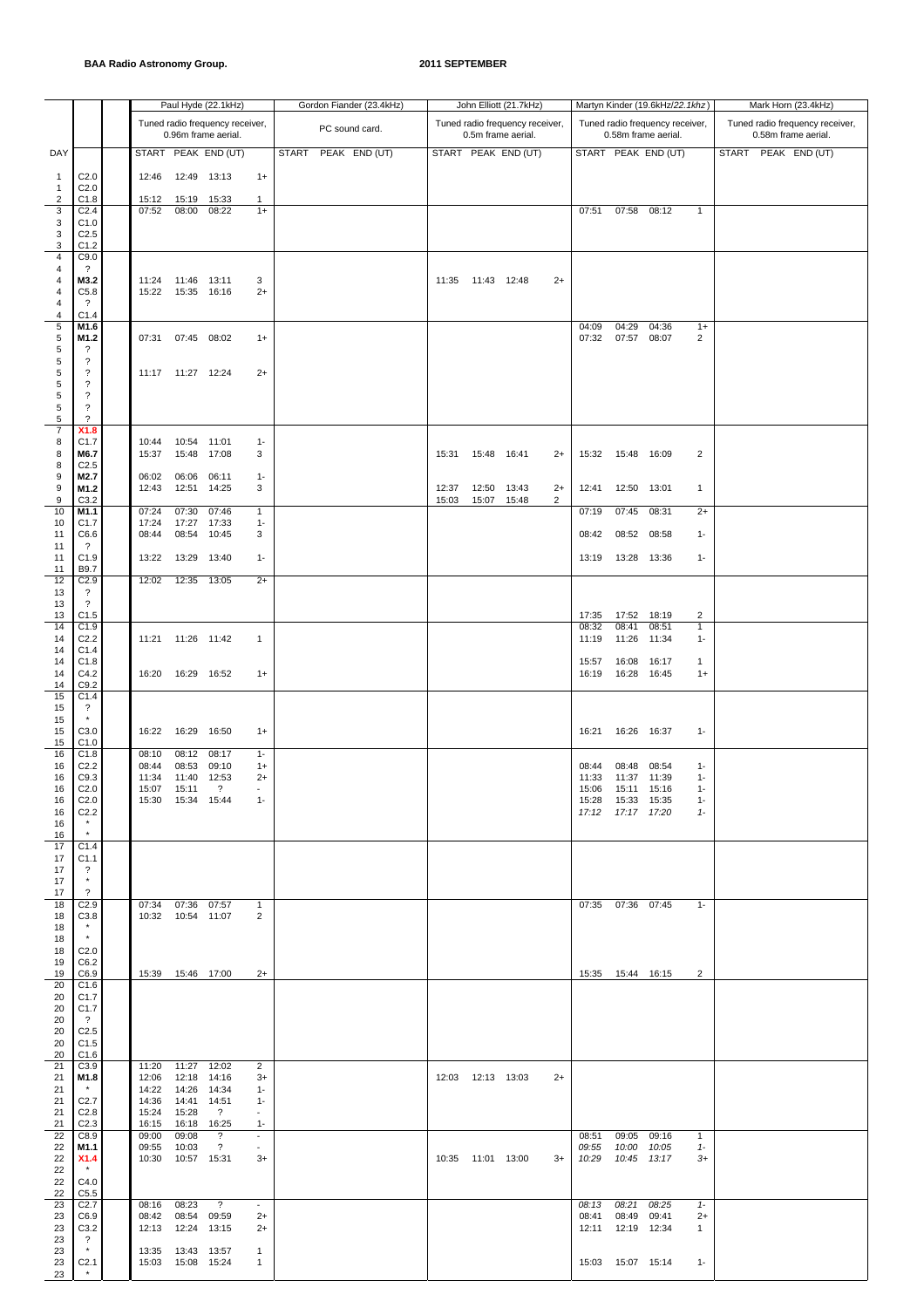| 24       | C5.9                     |       |                     |                      |                |       |       |       |       |       |             |   | 07:02 | 07:04                | 07:07          | $1 -$        |  |
|----------|--------------------------|-------|---------------------|----------------------|----------------|-------|-------|-------|-------|-------|-------------|---|-------|----------------------|----------------|--------------|--|
| 24       | C3.1                     |       |                     |                      |                |       |       |       |       |       |             |   | 07:21 | 07:24                | 07:28          | $1 -$        |  |
| 24       | C2.2                     | 08:39 |                     | 08:46 09:08          | $1+$           |       |       |       |       |       |             |   |       |                      |                |              |  |
| 24       | X1.9<br>C <sub>2.7</sub> | 09:34 |                     | 09:37 11:41          | 3+             |       |       |       |       | 09:37 | 09:50 11:11 | 3 | 09:33 | 09:37<br>11:32 11:39 | 09:51          | $1 -$        |  |
| 24       |                          |       |                     |                      |                |       |       |       |       |       |             |   | 11:27 |                      |                | $1 -$        |  |
| 24       | M7.1                     | 12:30 | 12:46 16:32         |                      | $3+$           | 12:33 | 13:30 | 14:30 | 3     | 12:37 | 13:07 14:26 | 3 | 12:36 | 12:51 14:56          |                | 3+           |  |
| 24       | $\overline{\mathcal{E}}$ | 16:36 | 16:43               | $\overline{?}$       |                |       |       |       |       |       |             |   |       |                      |                |              |  |
| 24       | M1.7                     | 16:51 |                     | 16:58 17:17          | $1+$           |       |       |       |       |       |             |   |       |                      |                |              |  |
| 24       | M3.1                     | 17:21 | 17:26 17:47         |                      | $1+$           | 17:20 | 17:27 | 17:35 | $1 -$ |       |             |   |       | 17:20  17:23  17:33  |                | $1 -$        |  |
| 24       | M2.8                     |       |                     |                      |                |       |       |       |       |       |             |   |       |                      |                |              |  |
| 24<br>24 | M3.0<br>M1.2             |       |                     |                      |                |       |       |       |       |       |             |   |       |                      |                |              |  |
| 25       | $\star$                  | 08:35 | 08:52               | $\overline{?}$       | $\sim$         | 08:46 | 08:51 | 09:02 | $1 -$ |       |             |   |       |                      |                |              |  |
| 25       | M3.1                     | 09:22 | 09:40 10:21         |                      | $2+$           |       |       |       |       |       |             |   | 08:47 | 08:48                | 08:51          | $1 -$        |  |
| 25       | M1.5                     |       |                     |                      |                |       |       |       |       |       |             |   | 09:20 | 09:29                | 09:42          | $\mathbf{1}$ |  |
| 25       | C5.7                     |       | 11:28  11:32  12:02 |                      | 2              |       |       |       |       |       |             |   | 11:26 | 11:30 11:37          |                | $1 -$        |  |
| 25       | $\star$                  |       |                     |                      |                |       |       |       |       |       |             |   |       |                      |                |              |  |
| 25       | $\overline{\mathcal{E}}$ |       |                     |                      |                |       |       |       |       |       |             |   |       |                      |                |              |  |
| 25       | $\overline{\mathcal{L}}$ |       |                     |                      |                |       |       |       |       |       |             |   |       |                      |                |              |  |
| 25       | M3.7                     | 15:31 | 15:37 16:18         |                      | $2+$           |       |       |       |       |       |             |   | 15:28 | 15:32 15:36          |                | $1 -$        |  |
| 25       | $\star$                  |       |                     |                      |                |       |       |       |       |       |             |   |       |                      |                |              |  |
| 25       | M2.2                     | 16:53 | 17:04               | $\ddot{\phantom{0}}$ | $\sim$         |       |       |       |       |       |             |   | 16:53 | 16:56 17:03          |                | $1 -$        |  |
| 25       | $*$                      |       |                     |                      |                |       |       |       |       |       |             |   |       |                      |                |              |  |
| 26       | C8.8                     | 07:47 |                     | 07:53 08:36          | $2+$           |       |       |       |       |       |             |   | 07:46 | 07:50                | 08:06          | $\mathbf{1}$ |  |
| 26       | C3.3                     | 09:42 | 09:47               | $\overline{?}$       | $\sim$         |       |       |       |       |       |             |   | 09:41 | 09:45                | $\overline{?}$ |              |  |
| 26       | C3.3                     | 10:00 | 10:04 11:13         |                      | $2+$           |       |       |       |       |       |             |   |       |                      |                |              |  |
| 26       | $\overline{\mathcal{L}}$ |       |                     |                      |                |       |       |       |       |       |             |   |       |                      |                |              |  |
| 26       | $\overline{\mathcal{L}}$ |       |                     |                      |                |       |       |       |       |       |             |   |       |                      |                |              |  |
| 26       | C5.1                     | 13:27 | 13:46 14:33         |                      | $2+$           |       |       |       |       |       |             |   | 13:27 | 13:39 14:11          |                | 2            |  |
| 26       | M2.6                     | 14:39 | 14:50 15:59         |                      | $2+$           |       |       |       |       |       |             |   | 14:39 | 14:42                | 14:50          | $1 -$        |  |
| 26       | C4.8                     | 16:45 | 16:51 17:25         |                      | $\overline{2}$ |       |       |       |       |       |             |   | 16:44 | 16:48                | 16:52          | $1 -$        |  |
| 27       | C3.3                     | 07:43 | 07:49               | $\overline{?}$       | $\blacksquare$ |       |       |       |       |       |             |   | 07:43 | 07:48                | 08:00          | $1 -$        |  |
| 27       | C <sub>2.4</sub>         | 08:07 |                     | 08:15 08:33          | $1+$           |       |       |       |       |       |             |   |       |                      |                |              |  |
| 27       | C1.8                     | 10:53 |                     | 10:56 11:18          | 1              |       |       |       |       |       |             |   | 10:52 | 10:56 11:02          |                | $1 -$        |  |
| 27       | C1.3                     | 10:45 | 11:50 12:13         |                      | 3              |       |       |       |       |       |             |   | 11:44 | 11:48 11:53          |                | $1 -$        |  |
| 27       | $\star$                  |       |                     |                      |                |       |       |       |       |       |             |   |       |                      |                |              |  |
| 28       | C1.4                     |       |                     |                      |                |       |       |       |       |       |             |   | 08:20 | 08:25                | 08:32          | $1 -$        |  |
| 28       | B9.7                     |       |                     |                      |                |       |       |       |       |       |             |   | 10:18 | 10:24                | 10:34          | $1 -$        |  |
| 28       | C9.3                     | 12:29 | 12:34 13:15         |                      | $2+$           |       |       |       |       |       |             |   | 12:27 | 12:31                | 12:37          | $1 -$        |  |
| 28       | M1.2                     | 13:26 |                     | 13:30 14:12          | $2+$           |       |       |       |       |       |             |   | 13:25 | 13:28 13:33          |                | $1 -$        |  |
| 29       | C1.3                     | 10:22 | 10:25               | 10:40                | $1 -$          |       |       |       |       |       |             |   |       |                      |                |              |  |
| 29       | C <sub>2.7</sub>         | 12:25 |                     | 12:44 13:44          | $2+$           |       |       |       |       |       |             |   |       |                      |                |              |  |
| 30       | $\star$                  | 13:46 | 13:51 14:02         |                      | $1 -$          |       |       |       |       |       |             |   |       |                      |                |              |  |
| 30       | M1.0                     |       |                     |                      |                |       |       |       |       |       |             |   |       |                      |                |              |  |
|          |                          |       |                     |                      |                |       |       |       |       |       |             |   |       |                      |                |              |  |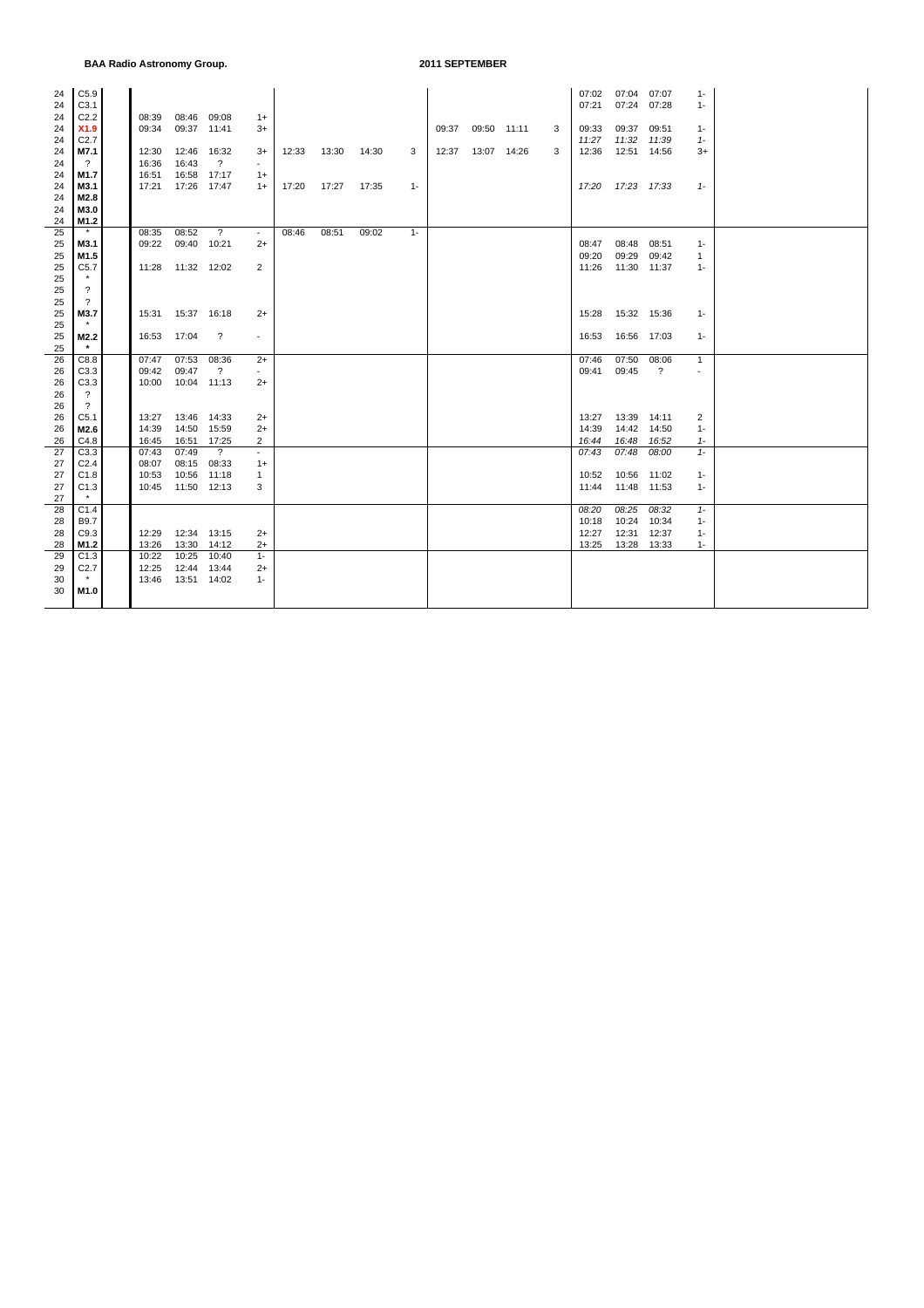|                     |                                                      |  | Steve Parkinson (23.4kHz)                              |              |                     | Simon Dawes (various)                                 |                |                   |                     | Gonzalo Vargas (Various) |       |                     |       |               |
|---------------------|------------------------------------------------------|--|--------------------------------------------------------|--------------|---------------------|-------------------------------------------------------|----------------|-------------------|---------------------|--------------------------|-------|---------------------|-------|---------------|
|                     |                                                      |  | Tuned radio frequency receiver,<br>0.58m frame aerial. |              |                     | PC soundcard and TRF receiver with<br>1m loop aerial. |                |                   |                     | Spectrum Lab.            |       |                     |       |               |
| DAY                 |                                                      |  | START PEAK END (UT)                                    | <b>START</b> |                     | PEAK END (UT)                                         |                | <b>START</b>      |                     | PEAK END (UT)            |       | START PEAK END (UT) | START | PEAK END (UT) |
| $\mathbf{1}$        | C <sub>2.0</sub>                                     |  |                                                        |              |                     |                                                       |                | 12:32             | 12:33 12:38         |                          | $1 -$ |                     |       |               |
| $\mathbf{1}$<br>2   | C <sub>2.0</sub><br>C1.8                             |  |                                                        |              |                     |                                                       |                | 14:58             |                     | 14:59 15:05              | $1 -$ |                     |       |               |
| 3<br>3              | C <sub>2.4</sub><br>C1.0                             |  |                                                        |              |                     |                                                       |                | 13:33             | 13:34 13:39         |                          | $1 -$ |                     |       |               |
| 3<br>3              | C <sub>2.5</sub><br>C1.2                             |  |                                                        |              |                     |                                                       |                |                   |                     |                          |       |                     |       |               |
| $\overline{4}$      | C9.0                                                 |  |                                                        |              |                     |                                                       |                |                   |                     |                          |       |                     |       |               |
| 4<br>4              | $\overline{\cdot}$<br>M3.2                           |  |                                                        | 11:11        | 11:17               | 12:04                                                 | $2+$           |                   |                     |                          |       |                     |       |               |
| 4<br>4              | C5.8<br>$\overline{\cdot}$                           |  |                                                        | 14:55        | 15:06               | 15:46                                                 | $2+$           |                   |                     |                          |       |                     |       |               |
| 4<br>$\sqrt{5}$     | C1.4<br>M1.6                                         |  |                                                        |              |                     |                                                       |                |                   | 19:53  19:54  19:58 |                          | $1 -$ |                     |       |               |
| 5<br>5              | M1.2<br>?                                            |  |                                                        | 07:19        | 07:40               | 08:08                                                 | $2+$           |                   |                     |                          |       |                     |       |               |
| $\sqrt{5}$          | $\overline{\mathcal{E}}$                             |  |                                                        | 10:45        | 10:55               | 12:35                                                 | 3              |                   |                     |                          |       |                     |       |               |
| $\sqrt{5}$<br>5     | $\overline{\mathcal{E}}$<br>$\overline{\mathcal{E}}$ |  |                                                        |              |                     |                                                       |                |                   |                     |                          |       |                     |       |               |
| $\sqrt{5}$<br>5     | $\overline{\mathcal{E}}$<br>$\overline{\cdot}$       |  |                                                        |              |                     |                                                       |                |                   |                     |                          |       |                     |       |               |
| 5<br>$\overline{7}$ | $\overline{\cdot}$<br>X1.8                           |  |                                                        |              |                     |                                                       |                | 22:28             | 22:29               | 22:35                    | $1 -$ |                     |       |               |
| 8                   | C1.7                                                 |  |                                                        |              |                     |                                                       |                |                   |                     |                          |       |                     |       |               |
| 8<br>8              | M6.7<br>C <sub>2.5</sub>                             |  |                                                        | 15:46        | 15:52               | 16:29                                                 | $\overline{2}$ | 15:51             | 15:52 16:00         |                          | $1 -$ |                     |       |               |
| 9<br>9              | M2.7<br>M1.2                                         |  |                                                        |              |                     |                                                       |                |                   |                     |                          |       |                     |       |               |
| 9<br>10             | C3.2<br>M1.1                                         |  |                                                        |              |                     |                                                       |                | 14:44             |                     | 14:47 14:59              | $1 -$ |                     |       |               |
| 10<br>11            | C1.7<br>C6.6                                         |  |                                                        |              |                     |                                                       |                |                   |                     |                          |       |                     |       |               |
| 11                  | $\cdot$<br>C1.9                                      |  |                                                        |              |                     |                                                       |                |                   |                     |                          |       |                     |       |               |
| 11<br>11            | B9.7                                                 |  |                                                        |              |                     |                                                       |                | 20:47             |                     | 20:48 20:52              | $1 -$ |                     |       |               |
| 12<br>13            | C2.9<br>$\overline{\cdot}$                           |  |                                                        |              |                     |                                                       |                |                   |                     |                          |       |                     |       |               |
| 13<br>13            | $\overline{\cdot}$<br>C1.5                           |  |                                                        |              |                     |                                                       |                |                   |                     |                          |       |                     |       |               |
| 14<br>14            | C1.9<br>C <sub>2.2</sub>                             |  |                                                        |              |                     |                                                       |                |                   |                     |                          |       |                     |       |               |
| 14<br>14            | C1.4<br>C1.8                                         |  |                                                        |              |                     |                                                       |                |                   |                     |                          |       |                     |       |               |
| 14                  | C4.2                                                 |  |                                                        |              |                     |                                                       |                | 16:36             | 16:37               | 16:40                    | $1 -$ |                     |       |               |
| 14<br>15            | C9.2<br>C1.4                                         |  |                                                        |              |                     |                                                       |                | 20:47             |                     | 20:48 20:49              | $1 -$ |                     |       |               |
| 15<br>15            | $\overline{\cdot}$<br>$\star$                        |  |                                                        |              |                     |                                                       |                |                   |                     |                          |       |                     |       |               |
| 15<br>15            | C3.0<br>C1.0                                         |  |                                                        |              |                     |                                                       |                |                   |                     |                          |       |                     |       |               |
| 16<br>16            | C1.8<br>C <sub>2.2</sub>                             |  |                                                        |              |                     |                                                       |                |                   |                     |                          |       |                     |       |               |
| 16<br>16            | C9.3<br>C <sub>2.0</sub>                             |  |                                                        | 11:29        | 11:33               | 12:05                                                 | $\overline{c}$ |                   |                     |                          |       |                     |       |               |
| 16                  | C2.0                                                 |  |                                                        |              |                     |                                                       |                |                   | 15:37  15:39  15:43 |                          | $1 -$ |                     |       |               |
| 16<br>16            | C <sub>2.2</sub><br>$\star$                          |  |                                                        |              |                     |                                                       |                |                   |                     |                          |       |                     |       |               |
| 16<br>17            | $\star$<br>C1.4                                      |  |                                                        |              |                     |                                                       |                | 21:46 21:47 21:53 |                     |                          | $1 -$ |                     |       |               |
| 17<br>17            | C1.1<br>$\overline{\cdot}$                           |  |                                                        |              |                     |                                                       |                |                   |                     |                          |       |                     |       |               |
| 17<br>17            | $^\star$<br>$\overline{?}$                           |  |                                                        |              |                     |                                                       |                |                   |                     |                          |       |                     |       |               |
| 18                  | C2.9                                                 |  |                                                        |              |                     |                                                       |                |                   |                     |                          |       |                     |       |               |
| 18<br>18            | C3.8<br>$\star$<br>$\star$                           |  |                                                        |              |                     |                                                       |                |                   |                     |                          |       |                     |       |               |
| 18<br>18            | C <sub>2.0</sub>                                     |  |                                                        |              |                     |                                                       |                |                   |                     |                          |       |                     |       |               |
| 19<br>19            | C6.2<br>C6.9                                         |  |                                                        |              |                     | 15:37  15:41  16:10                                   | $\overline{2}$ |                   | 15:53  15:54  16:03 |                          | $1 -$ |                     |       |               |
| 20<br>20            | C1.6<br>C <sub>1.7</sub>                             |  |                                                        |              |                     |                                                       |                |                   |                     |                          |       |                     |       |               |
| 20<br>20            | C <sub>1.7</sub><br>$\overline{\mathcal{L}}$         |  |                                                        |              |                     |                                                       |                |                   |                     |                          |       |                     |       |               |
| 20                  | C <sub>2.5</sub>                                     |  |                                                        |              |                     |                                                       |                |                   |                     |                          |       |                     |       |               |
| 20<br>20            | C1.5<br>C1.6                                         |  |                                                        |              |                     |                                                       |                |                   | 16:22  16:24  16:28 |                          | $1 -$ |                     |       |               |
| 21<br>21            | C3.9<br>M1.8                                         |  |                                                        |              | 12:05  12:17  14:05 |                                                       | 3              |                   |                     |                          |       |                     |       |               |
| 21<br>21            | $\star$<br>C <sub>2.7</sub>                          |  |                                                        |              |                     |                                                       |                |                   |                     |                          |       |                     |       |               |
| 21<br>21            | C <sub>2.8</sub><br>C2.3                             |  |                                                        |              |                     |                                                       |                |                   |                     |                          |       |                     |       |               |
| 22                  | C8.9                                                 |  |                                                        | 08:56        | 09:07               | 09:39                                                 | $\overline{2}$ |                   |                     |                          |       |                     |       |               |
| 22<br>22            | M1.1<br>X1.4                                         |  |                                                        | 10:37        | 10:56               | 12:35                                                 | 3              |                   |                     |                          |       |                     |       |               |
| 22<br>22            | $\star$<br>C4.0                                      |  |                                                        |              |                     |                                                       |                |                   | 20:38 20:39 20:44   |                          | $1 -$ |                     |       |               |
| 22<br>23            | $\text{C5.5}$<br>C2.7                                |  |                                                        |              |                     |                                                       |                | 22:23             |                     | 22:24 22:30              | $1 -$ |                     |       |               |
| 23<br>23            | C6.9<br>C3.2                                         |  |                                                        | 08:44        | 08:49               | 09:51                                                 | $2+$           |                   |                     |                          |       |                     |       |               |
| 23<br>23            | $\overline{\cdot}$<br>$\star$                        |  |                                                        |              |                     |                                                       |                |                   |                     |                          |       |                     |       |               |
| 23                  | C <sub>2.1</sub><br>$^\star$                         |  |                                                        |              |                     |                                                       |                |                   |                     |                          |       |                     |       |               |
| 23                  |                                                      |  |                                                        |              |                     |                                                       |                |                   |                     |                          |       |                     |       |               |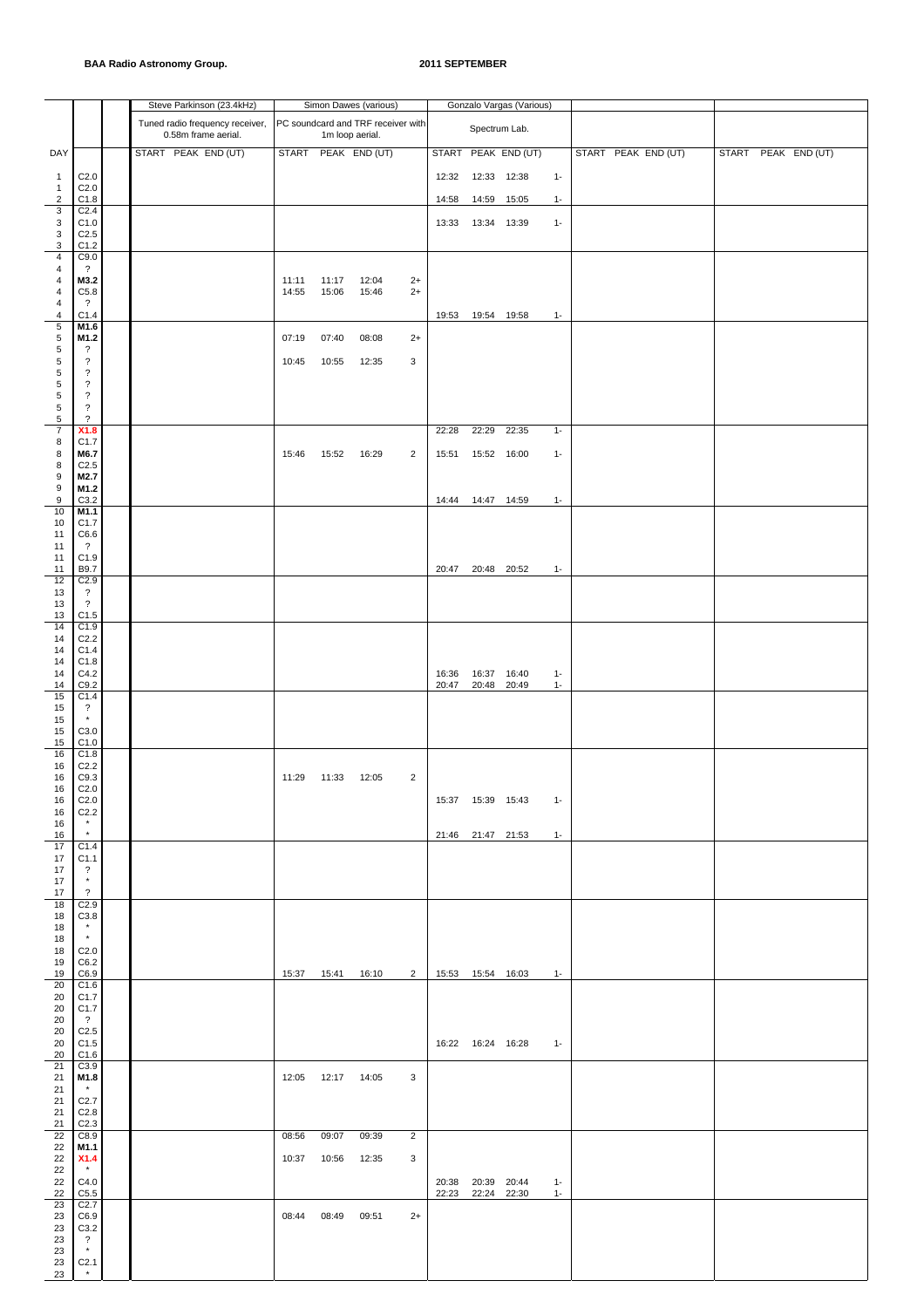| 24 | C5.9                     |  |       |       |       |                  |       |                   |       |  |
|----|--------------------------|--|-------|-------|-------|------------------|-------|-------------------|-------|--|
| 24 | C3.1                     |  |       |       |       |                  |       |                   |       |  |
| 24 | C2.2                     |  |       |       |       |                  |       |                   |       |  |
| 24 | X1.9                     |  | 09:34 | 09:40 | 11:26 | 3                |       |                   |       |  |
|    |                          |  |       |       |       |                  |       |                   |       |  |
| 24 | C2.7                     |  |       |       |       |                  |       |                   |       |  |
| 24 | M7.1                     |  | 12:30 | 13:06 | 15:58 | $3+$             |       |                   |       |  |
| 24 | $\overline{?}$           |  |       |       |       |                  |       |                   |       |  |
| 24 | M1.7                     |  |       |       |       |                  |       |                   |       |  |
| 24 | M3.1                     |  |       |       |       |                  |       |                   |       |  |
|    |                          |  |       |       |       |                  |       |                   |       |  |
| 24 | M2.8                     |  |       |       |       |                  |       |                   |       |  |
| 24 | M3.0                     |  |       |       |       |                  |       |                   |       |  |
| 24 | M1.2                     |  |       |       |       |                  |       | 21:14 21:15 21:23 | $1 -$ |  |
| 25 | $\pmb{\star}$            |  | 08:36 | 08:38 | 08:47 | $1 -$            |       |                   |       |  |
| 25 | M3.1                     |  | 08:47 | 08:51 | 09:25 | $\boldsymbol{2}$ |       |                   |       |  |
|    |                          |  |       |       |       |                  |       |                   |       |  |
| 25 | M1.5                     |  | 09:25 | 09:39 | 11:09 | 3                |       |                   |       |  |
| 25 | C5.7                     |  | 11:25 | 11:31 | 12:13 | $2+$             |       |                   |       |  |
| 25 | $\star$                  |  |       |       |       |                  |       |                   |       |  |
| 25 | $\overline{\mathcal{E}}$ |  |       |       |       |                  |       |                   |       |  |
| 25 | $\overline{?}$           |  |       |       |       |                  |       |                   |       |  |
|    |                          |  |       | 15:34 |       |                  |       |                   |       |  |
| 25 | M3.7                     |  | 15:30 |       | 16:06 | $\overline{2}$   |       |                   |       |  |
| 25 | $\star$                  |  |       |       |       |                  | 16:02 | 16:05 16:10       | $1 -$ |  |
| 25 | M2.2                     |  | 16:54 | 17:01 | 17:33 | $\overline{2}$   |       |                   |       |  |
| 25 | $\star$                  |  |       |       |       |                  | 20:35 | 20:36 20:47       | $1 -$ |  |
| 26 | C8.8                     |  | 07:48 | 07:52 | 08:17 | $1+$             |       |                   |       |  |
| 26 | C3.3                     |  |       |       |       |                  |       |                   |       |  |
|    |                          |  |       |       |       |                  |       |                   |       |  |
| 26 | C3.3                     |  |       |       |       |                  |       |                   |       |  |
| 26 | $\overline{\mathcal{L}}$ |  |       |       |       |                  |       |                   |       |  |
| 26 | $\ddot{\phantom{0}}$     |  |       |       |       |                  |       |                   |       |  |
| 26 | C5.1                     |  |       |       |       |                  |       |                   |       |  |
| 26 | M2.6                     |  | 14:40 | 14:48 | 16:02 | $2+$             |       |                   |       |  |
|    |                          |  |       |       |       |                  |       |                   |       |  |
| 26 | C4.8                     |  |       |       |       |                  |       |                   |       |  |
| 27 | C3.3                     |  |       |       |       |                  |       |                   |       |  |
| 27 | C <sub>2.4</sub>         |  |       |       |       |                  |       |                   |       |  |
| 27 | C1.8                     |  |       |       |       |                  |       |                   |       |  |
| 27 | C1.3                     |  |       |       |       |                  |       |                   |       |  |
| 27 | $\star$                  |  |       |       |       |                  | 15:34 | 15:35  15:41      | $1 -$ |  |
|    |                          |  |       |       |       |                  |       |                   |       |  |
| 28 | C1.4                     |  |       |       |       |                  |       |                   |       |  |
| 28 | <b>B9.7</b>              |  |       |       |       |                  |       |                   |       |  |
| 28 | C9.3                     |  | 12:29 | 12:34 | 13:26 | $2+$             |       |                   |       |  |
| 28 | M1.2                     |  | 13:26 | 13:31 | 14:34 | $2+$             |       |                   |       |  |
| 29 | C1.3                     |  |       |       |       |                  |       |                   |       |  |
| 29 | C2.7                     |  |       |       |       |                  |       |                   |       |  |
|    | $\star$                  |  |       |       |       |                  |       |                   |       |  |
| 30 |                          |  |       |       |       |                  |       |                   |       |  |
| 30 | M1.0                     |  |       |       |       |                  | 19:11 | 19:!2 19:16       | $1 -$ |  |
|    |                          |  |       |       |       |                  |       |                   |       |  |
|    |                          |  |       |       |       |                  |       |                   |       |  |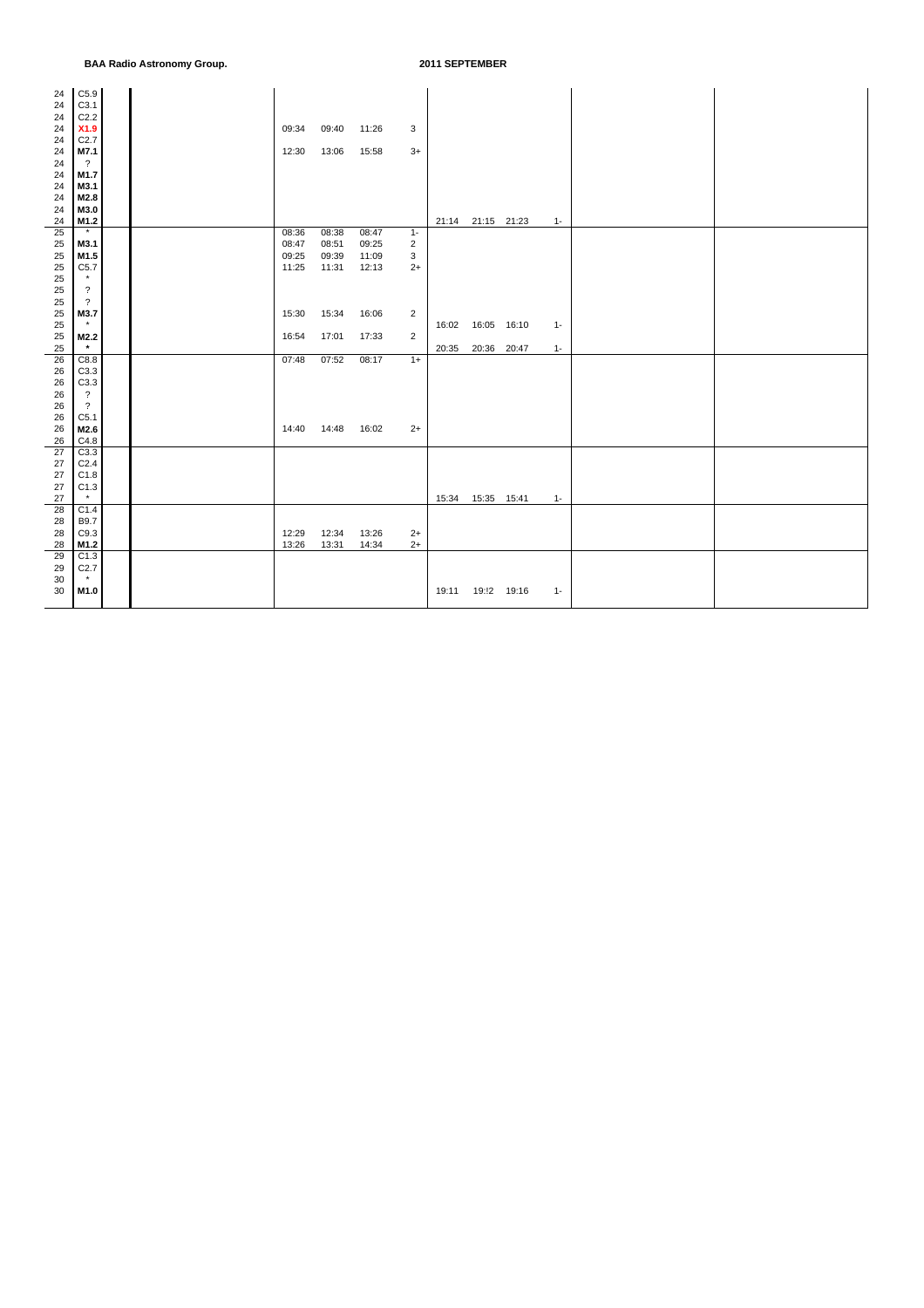

e<br>P

 $+$  Totals

 $\overline{\mathbf{X}+\mathbf{X}}$ 

 $M -$ 

 $\dot{\Omega}$ ł



**Number of S.I.D's recorded.**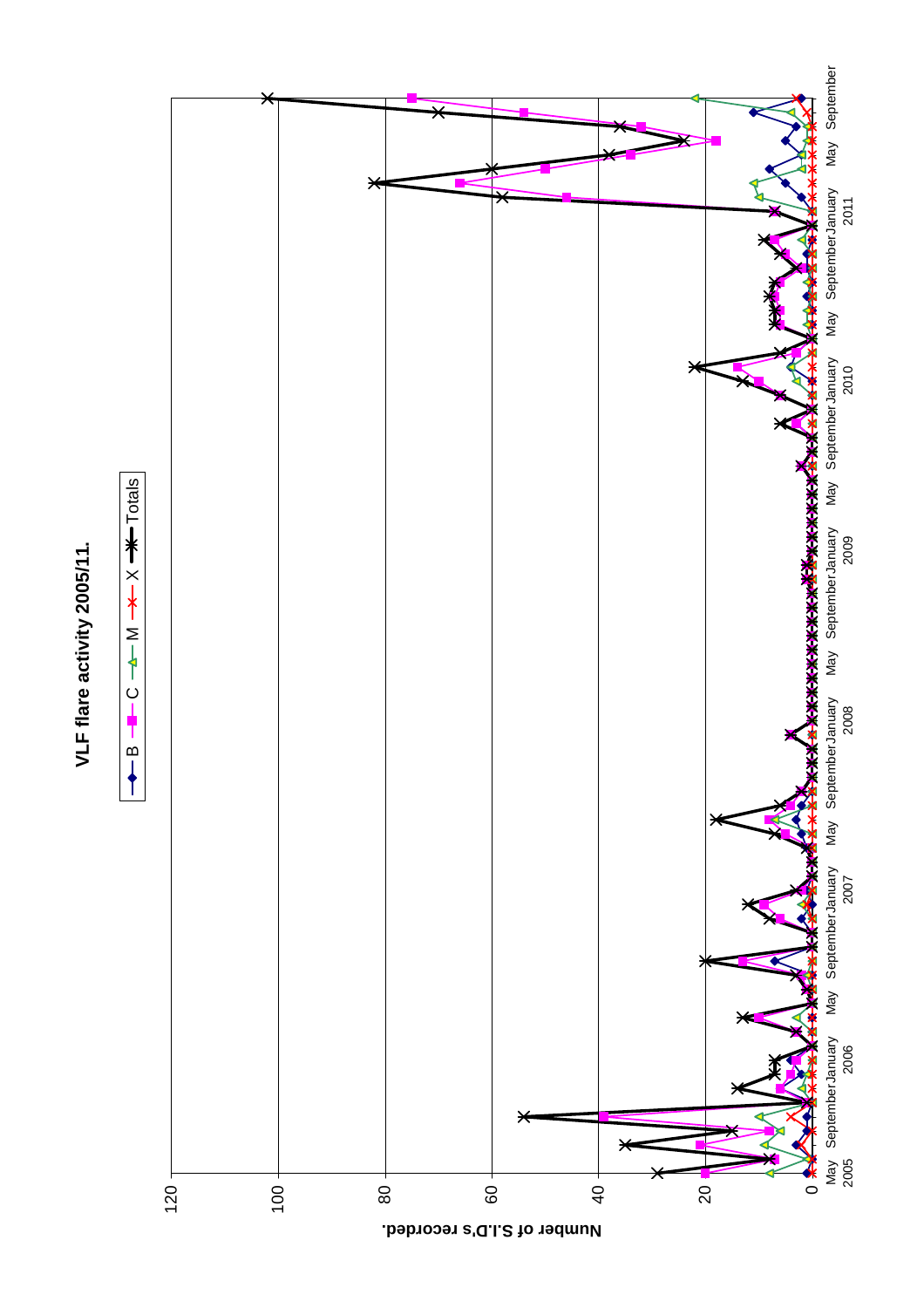## 2011 September

This month I have received a bumper crop of SID observations. Visual observers have recorded the highest relative sunspot number since 2003 January. The general solar background X-ray flux has been at a high level, and there have been numerous M and X class flares. On some days, it has been nearly impossible to sort out which flare any particular SID belongs to, some flares having multiple peaks to further complicate the picture. I hope that I have got things about right; it really has been a challenging time!



This graph is a plot of the GOES X-ray data on the 5<sup>th</sup>. The M1.2 flare at 07:58 is clear, but despite the numerous peaks, no flares are reported in the SWPC bulletin until 22:20. Seven of these have been recorded as SIDs, and are listed in the summary with '?' in the classification column. Those shown as '\*' are listed, but without a classification.

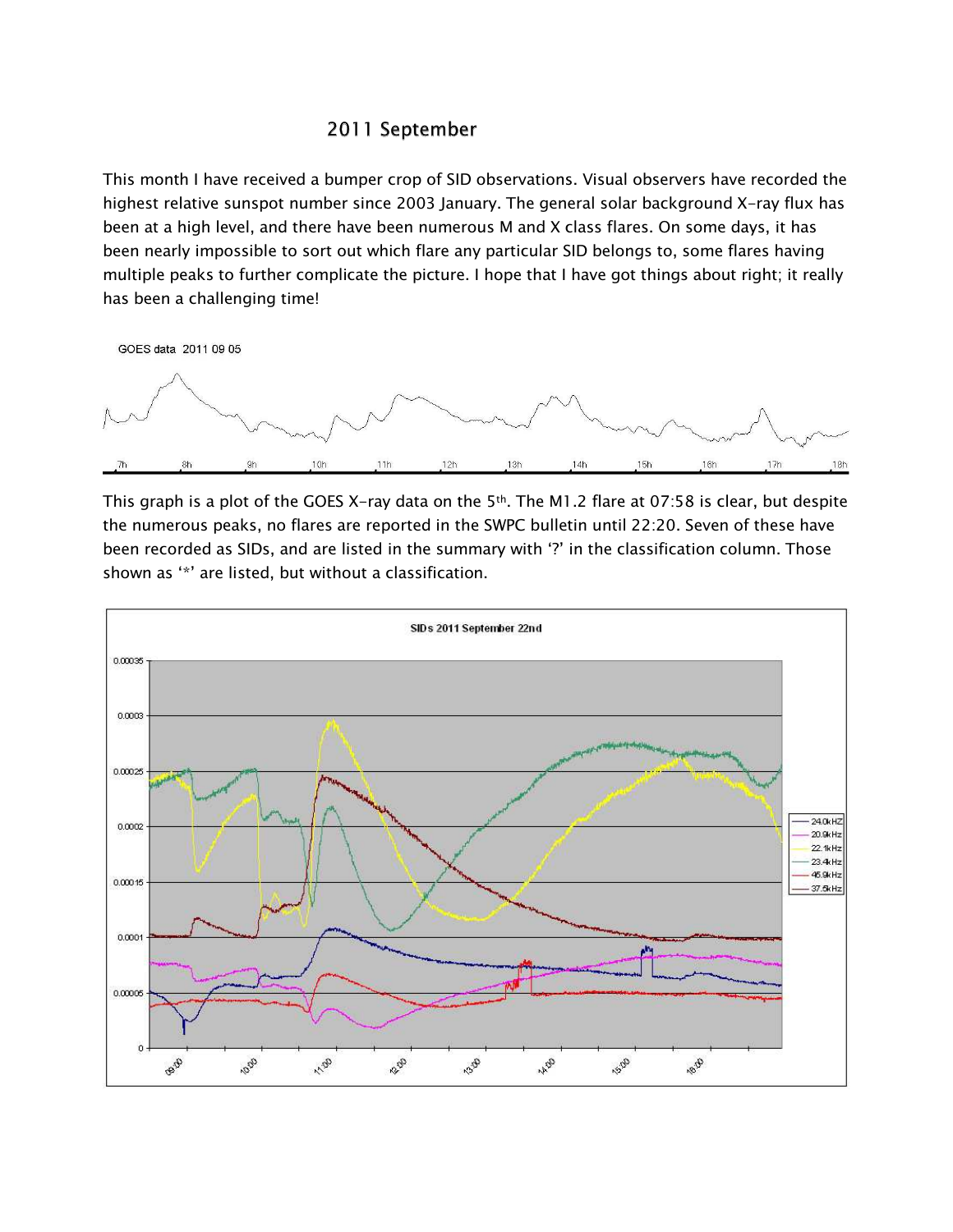The recording on the previous page is by Mark Edwards, and shows the SID from the X1.4 flare on the 22nd dwarfing the earlier C8.9 and M1.1 flares. This flare has created a different shaped SID at each of the frequencies recorded.



The 24th. produced another set of contrasting SIDs.

The recording above is by Martyn kinder. The X1.9 at 09:37 was a very fast flare, compared to the much slower M7.1 flare at 12:51. Although is was less energetic, the SID shows a much longer recovery time for the ionosphere. My own chart also includes the magnetometer in green:



The response of my 22.1kHz receiver (blue) to the M7.1 flare is very odd, with a peak well before 13:00 compared to 13:05 for 23.4kHz (red).

There have also been some interesting magnetic events this month. The British Geological Survey station at Hartland lists two Solar Flare Events (SFEs or crochets) in its monthly bulletin, one of which has shown up clearly on our own recordings. There is a definite rise in the magnetometer output coincident with the start of the X1.9 flare, above. There is some local interference just before this, which makes measurement difficult. The peak magnetic disturbance matches the peak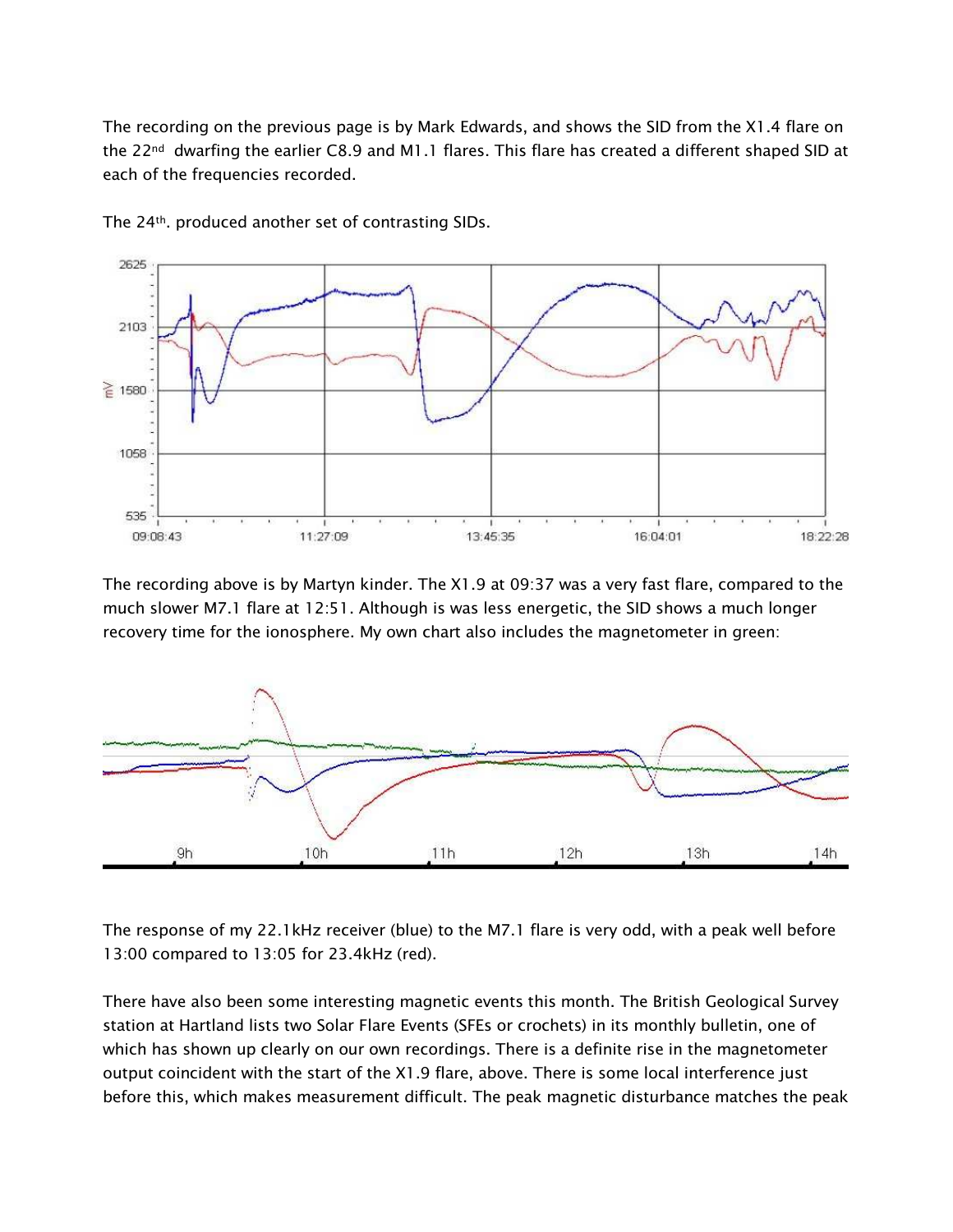of SID in timing, and so the connection seems clear. This connection was also recorded by Paul Hyde. Paul has included a nice recording of a sudden storm commencement on the 17th. Timed at 03:44UT, the subsequent disturbance lasts for the rest of the day:



# Magnetic storm - 17<sup>th</sup> September 2011

The origin of this storm was a CME on the  $13<sup>th</sup>$ , observed in SOHO and STEREO images.



I recorded a similar SSC at 12:44UT on the 9<sup>th</sup>, the storm continuing well into the morning of the 10th. Although the initial magnetic disturbance measured just 12nT, the peaks at around 19:00 and 22:00UT are about 100nT, with a 60nT shift at 06:30UT. That represents a K-index of 5 and 4, respectively. This storm was a result of combined flare and CME activity on the 6th and 7th.

One of the problems in identifying these SSCs is that the initial disturbance is often very small, and easily lost in a noisy signal. The larger disturbance follows some while later.